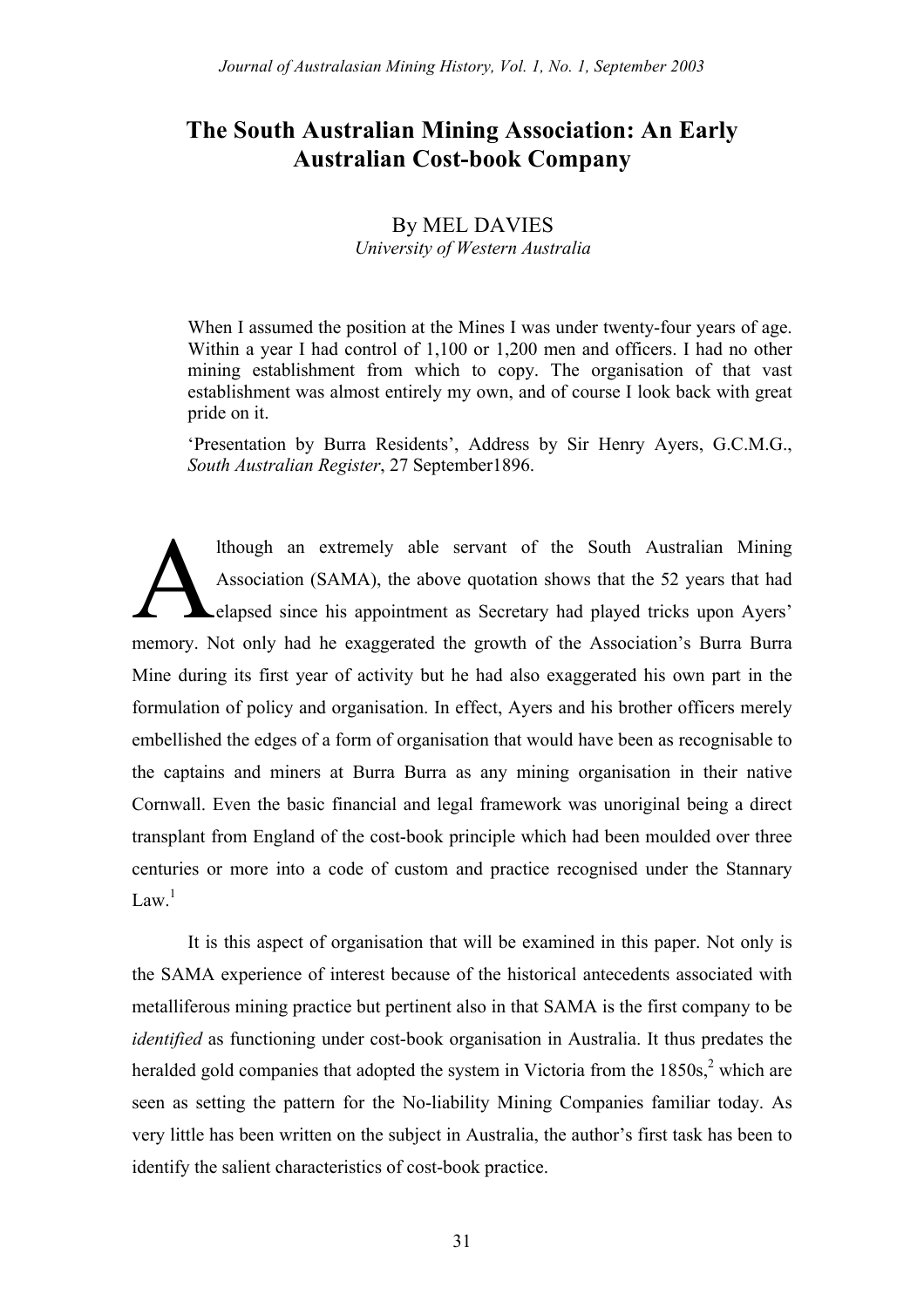### **The Cost-book system**

By the nineteenth century the cost-book system had become so complex that only a few lawyers fully understood its intricacies, it being claimed in the pages of *The Mining Journal* in 1847, that this had arisen due to frequent legal interpretation and innovation.<sup>3</sup> Not only was there uncertainty among the lay public as to liability responsibilities of Mine Adventurers who provided the capital<sup>4</sup> but also as to the validity of Stannary Law in areas outside of Cornwall and Devon.<sup>5</sup> So diverse was opinion that in the early 1850s *The Mining Journal* took the unusual step of offering a prize for the most competent essay on the subject so as to clarify the issue - an incentive that resulted in publication of an eight-page supplement authored by Thomas Tapping.<sup>6</sup>

Yet, paradoxically, the system was viewed by the mining fraternity as eminently simple both in terms of application and company formation. In the latter respect it involved minimal cost and trouble, unlike Joint-Stock formation, available from 1844, which 'is through the innumerable, yet ineffectual statutory precautions to prevent fraud, admitted to be the most monstrous and costly constitution by which partnerships can be constituted and governed'.<sup>7</sup> Such attitudes were still prevalent after the coming of Limited Liability in 1855 under the 18 and 19 VIC. Cap 133, when it was argued that smaller ventures were better served by the time-honoured cost-book principle rather than by the 'cumbrous machinery of the Joint-Stock Acts'.8

Described as 'a compromise between limited liability companies and ordinary partnerships', $9$  the establishment of a cost-book company was eminently simple, for company formation required only that shareholders enter their names and shareholdings in a 'cost-book' in which would also be inscribed the rules and by-laws as determined by the Adventurers. Not until 1869 were cost-book companies required to register or even publish the fact of their formation or contents of responsibilities.<sup>10</sup>

While the flexibility of 'rule-making' which catered for all whims and circumstances was seen as a boon to shareholders, it also added to legal confusion, for even 'recognised' rules were the source of contention, having been codified and developed over time, often on the basis of unwritten custom and convention, thus leading to difficulties regarding legal interpretation.<sup>11</sup> Such diversity of rules and opinion resulted in the 'system' being referred to from the mid-nineteenth century as the cost-book 'Principle'.<sup>12</sup> To define this principle it is appropriate to examine some of the

32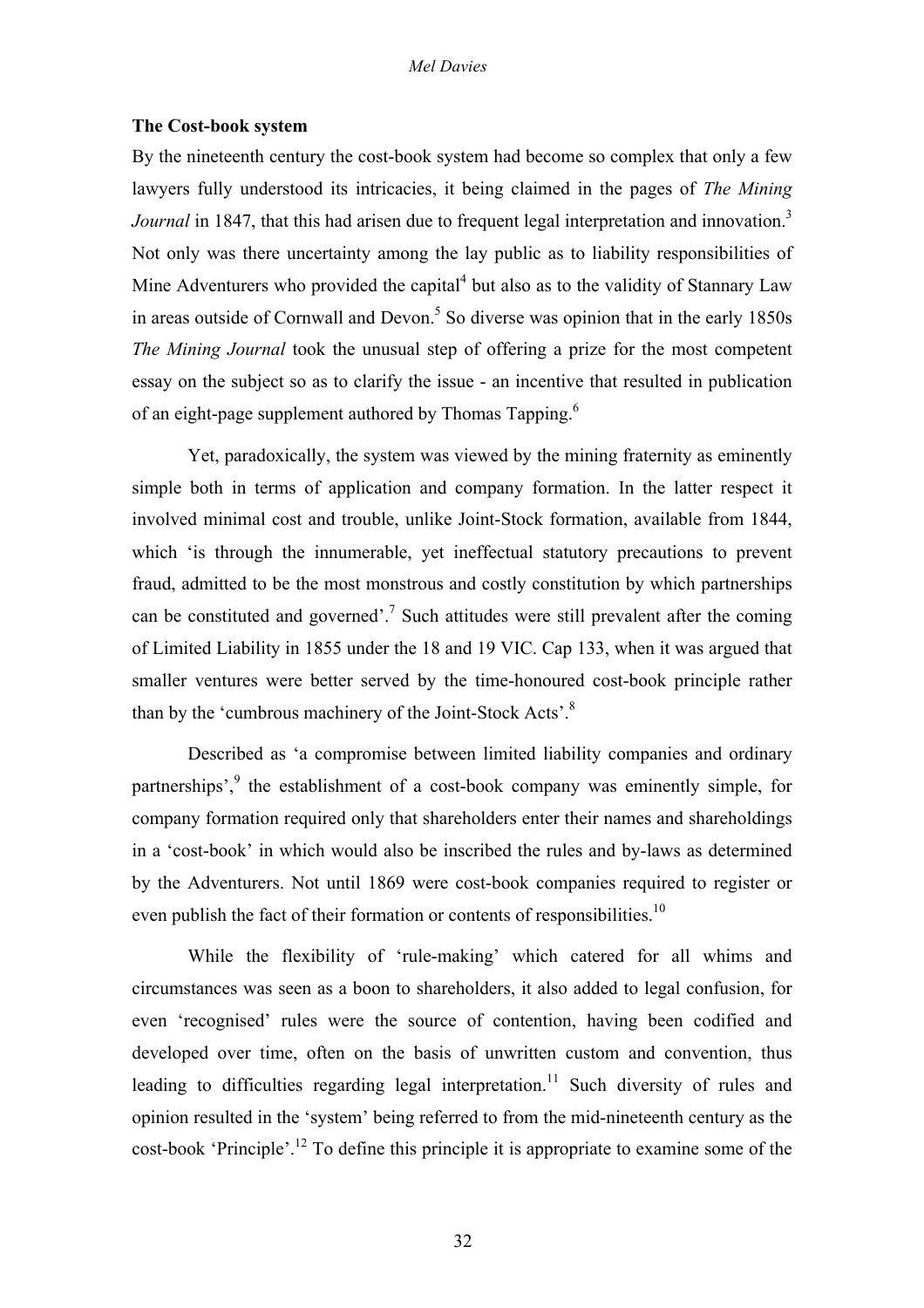major components and to compare some aspects with Joint-Stock, and Common Law Partnership organisations.

### **Function and constraints**

Control of a venture was usually placed in the hands of a Purser, though in large concerns the direction of officers was often placed in the hands of a Committee of Management that appointed a subordinate official as Secretary.<sup>13</sup> However, such officers were constrained in their powers in order to protect the body of shareholders. Their powers were ascribed and constrained by the limitations of the rules and bye laws set out in the cost-book and were further constrained by limits over their powers to determine long term contracts or purchases outside day-to-day requirements unless briefed to do so by a General Meeting of shareholders. Herein lay both strength and weakness, for while it curbed reckless speculation and thus protected the shareholder, it tended to dampen long-term development plans in favour of more certain short-term goals. This problem was exacerbated by the desire to distribute profits at the expense of long-term capitalisation, which saw the next period commence with no reserves.<sup>14</sup> The subsequent need to pay everyday costs out of current receipts, or to await a call on subscriptions, could also cause interruption to the work pattern and induce prompt sales so as to meet current running costs. This practice tended to encourage 'picking-theeyes' out of the mine, prevented accumulation of ore stocks and could prove disadvantageous in terms of playing the market.<sup>15</sup> Additionally, in times of adversity, shareholders were liable to bail out of the venture either by selling their interests or by closing down the mine – risk aversion and not perseverance was a common feature of mining under the cost-book system.

Meetings were usually scheduled bi-monthly, so as to ensure tight control by the body of shareholders,<sup>16</sup> for as Thomas Tapping so pithily commented, 'short accounts make long friends'.<sup>17</sup> At shareholders meetings the cost-book would be presented so as to detail all receipts and expenditures. Decisions would be taken to determine calls, or in the case of losses, to abandon activities and to sell assets, settle liabilities, divide any surplus and wind-up the Company - a procedure accomplished with minimum of fuss at the Stannary Court should a majority of shareholders (usually representing three-fourths of shares) care to do so.<sup>18</sup>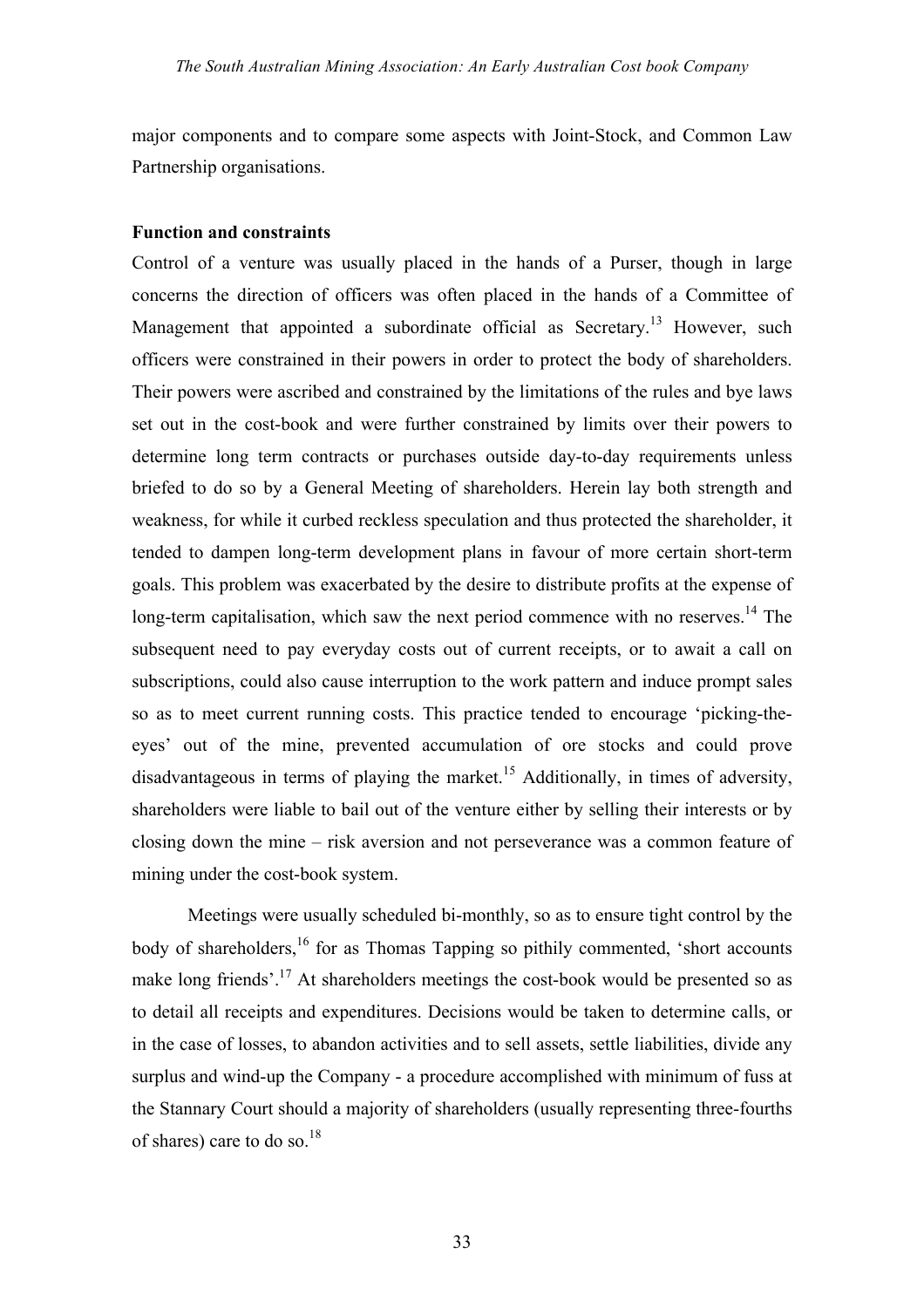The cost-book system although it exposed all members to unlimited liability, differed from other trading ventures or partnership in that no shareholder could pledge the credit of another shareholder.<sup>19</sup> Unless stipulated by the General Meeting, or if liabilities arose due to the actions of the Purser or Management Committee which lay outside the everyday needs of the Association, or as specified in the by-laws, the shareholder was deemed protected.<sup>20</sup> Indeed, the weight of opinion was that technically cost-book companies should not borrow. Expenditure should be conducted in cash rather than credit.<sup>21</sup> Should a loss be made, it needed authority of the shareholders to continue activity through a call on shares. This further protected the shareholder but could lead to the closing down of a concern at a time when a little perseverance might have brought positive results. Furthermore, unlike limited liability or partnership shareholders, cost-book shareholders could relinquish their interest in a company and not be liable for future calls. Capital could also be increased at any special general meeting, and shareholders could be proceeded against for non-payment of same, whereas under the common law partnership, there was a set amount of capital.<sup>22</sup> As stated by Burt, the law 'enabled partners in mining ventures to enjoy privileges of continuity of operations, transferability of shares, and limitation of liability much beyond the members of ordinary commercial or trading partnerships'.<sup>23</sup>

One distinct advantage of the cost-book was the freedom enjoyed by the shareholder to transfer shares. This could be done without consent of co-partners, and the transfer could be achieved at no  $\cos t^{24}$  by merely informing the Association, usually in writing, that a transfer had taken place. Shares could also be forfeited following the honouring of current liabilities and calls, and forfeiters were allowed to claim their proportion of mine assets in relation to shareholding<sup>25</sup> as represented by dividends, plant and machinery, ores and metals, at the time of relinquishment.<sup>26</sup> Such privileges were not allowed under Common-law partnerships where shares were purely a personal association between the original partners, and where transfers were arranged only by common consent. $27$ 

Shared with the Joint-Stock Company was corporate identity granted to costbook companies under Stannary Law, allowing the company to sue and be sued in its own name, a vital legal condition in the nineteenth century when cost-book companies tended to increase in size and activity.

34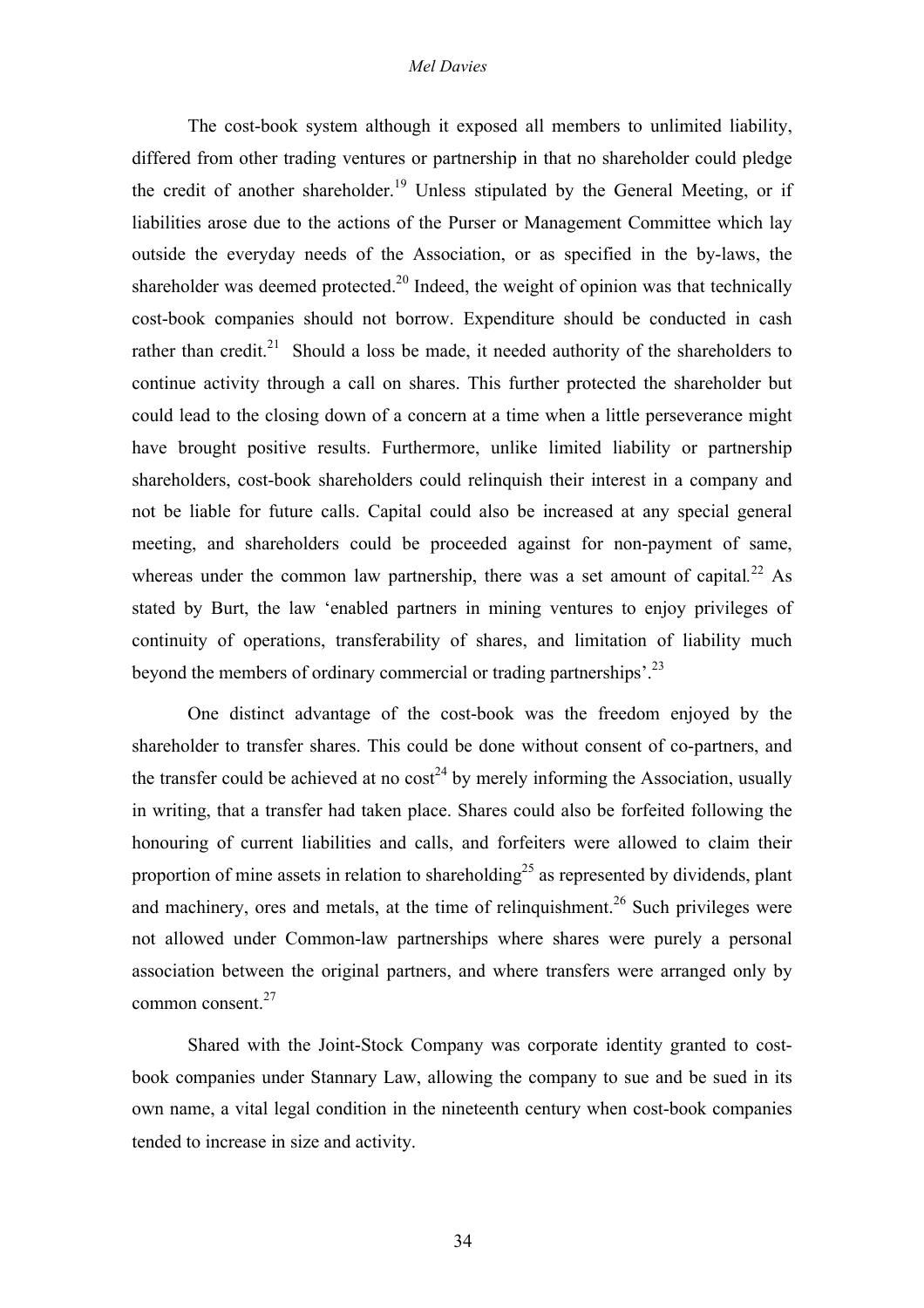The cost-book Adventurer was therefore well protected under Stannary Law: there was adequate machinery of control; a favourable position under the law but a tendency for such organisations to be restrictive in terms of long-term growth and development. They were also quite obviously set up to cater for a relatively small group of Adventurers with limited capital or, with limited desire to commit themselves heavily. They had also developed under a peculiar system - the Stannary Law - peculiar that is to Cornwall, Devon (and possibly to other parts of England and Wales).<sup>28</sup> The question that arises is, how did such a system work abroad? An examination of SAMA's South Australian experience attempts to put the cost-book system under examination in an 'alien' environment, examining in the process some of the problems and the Association's attempts to rectify them.

### **The South Australian Mining Association**

With John Bentham Neales in the Chair the South Australian Mining Association was floated on 5th April 1845. Neales, a nephew of British political economist Jeremy Bentham, and himself a popular and charismatic figure, had past experience in Cornish mining, and throughout his life in South Australia espoused the virtues of the cost-book principle.<sup>29</sup> With such a keen advocate in the Chair it is not surprising to find that the Association's prospectus<sup>30</sup> was virtually a facsimile of similar documents found in any area under the Stannary Law.

Stressed was the need to cater for small investors who in combination would be able to successfully compete for mineral lands.<sup>31</sup> Shareholders would be protected and there should be 'No liability or responsibility whatever upon the holders of Scrip, and no calls of any sort are ever to be made upon them beyond the amount of £5'. To emphasise this point it was further decreed that a special agreement would be executed 'wherein it shall be specified that the Directors only are to be held liable as the contracting parties' (a decree which was amended in the Articles of Association, Clause 122, to read 'Directors & Officers to be indemnified and saved harmless out of the fund  $\ldots$ ' unless by their own neglect or default).<sup>32</sup> Full reports were to be made to shareholders every month. Initial capital of £5,000 was to be raised, with liberty to increase to £20,000. On each scrip issued a deposit of £1 was to be paid within two weeks of the announcement, with the balance to be paid by 10th May 1845. The projection proved too optimistic. The book remained open until July when revealed that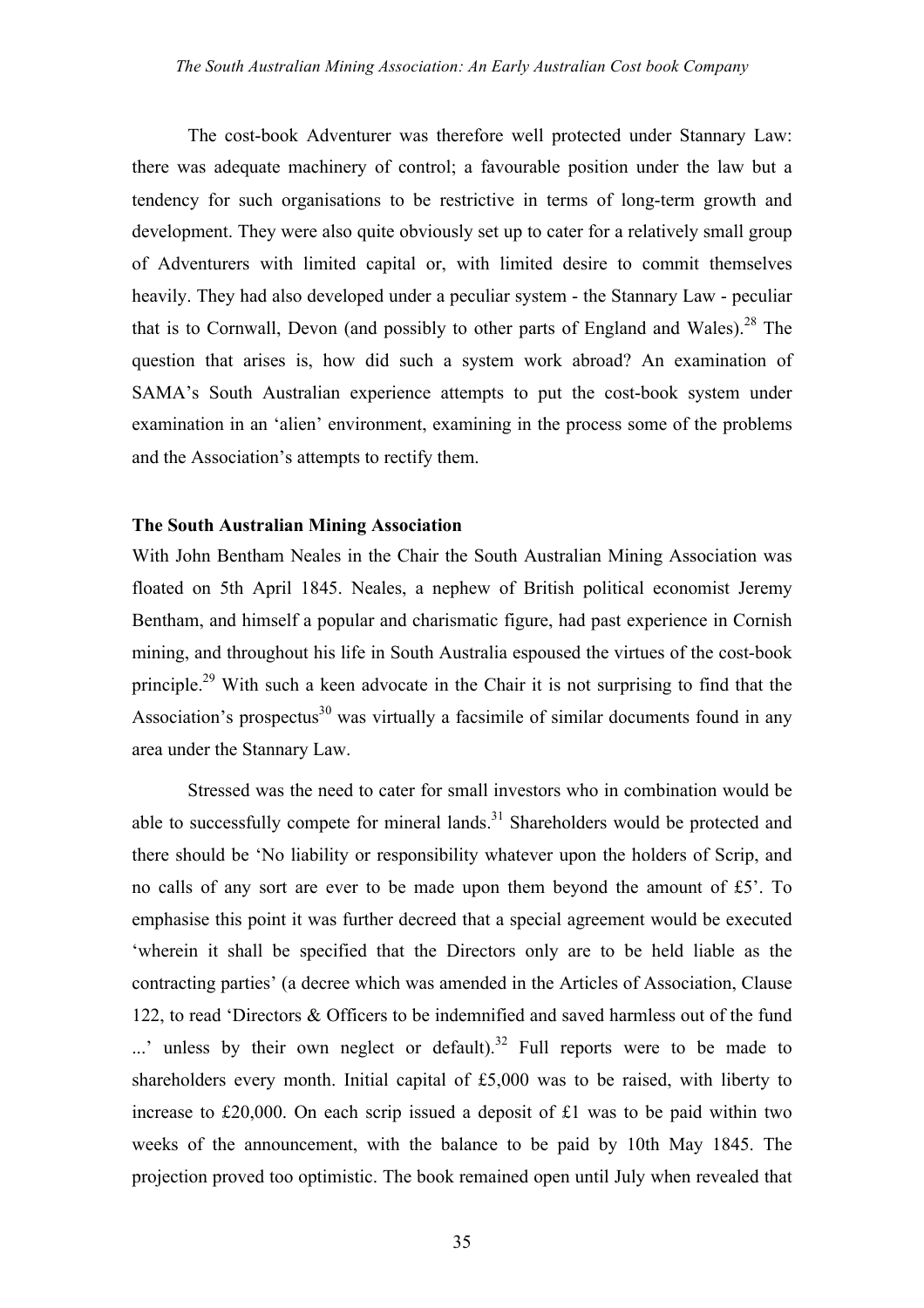359 scrips had been paid up, giving a total of £1,795, with an additional £126 remaining in the kitty for forfeited issues. $33$  The gloom of those forfeiters in future years can well be imagined for SAMA was soon to own what was recognised in the 1850s as the most fabulous copper mine in the world.

In August 1845 excitement in Adelaide was rife as reports of two magnificent copper ore deposits were reported to the North of Adelaide. The ensuing tussle for ownership between two major competing groups, the necessity to purchase 20,000 acres of land under the 1842 Waste Lands Act, and the decision to allow the two groups to raise £10,000 each and to then draw straws for the two claims, is mentioned in virtually every general history of South Australia.<sup>34</sup> What is little known, however, is that SAMA was not a serious contestant having no chance of raising the necessary £10,000. It became involved when the thirteen members of one contesting party, the 'Mining Association for the Northern Monster Lode' who were desperate to acquire the purchase price but also working capital, agreed to combine with  $SAMA$ <sup>35</sup>. The members of the 'Monster Lode' combine received the lion's share of the deal. Of the £12,320 in subscribed capital £10,105 (2,021 shares) was provided by them, and £2,215 by SAMA subscribers.<sup>36</sup> While there is no documented explanation as to why they combined, this had no doubt been affected by the fact that some of the 'Monster Lode' members were also SAMA scrip holders. In addition, the 'Monster Lode' group had been hastily organised to exploit the opportunity, while SAMA had a well-established and registered organization. In the final tally there were over 60 scrip holders, ranging from John Benjamin Graham with 415, to miner James Cobbledick who held just one.<sup>37</sup>

After paying for the land, working capital available amounted to only £2,320, hardly an adequate sum when considered that the mine lay 100 miles from Adelaide and was set in territory deplete of any infrastructure and inhabited only by a few local Aborigines and shepherds. With the previously mentioned decision never to make calls and a restriction on borrowing except as collateral or lien on ores raised, SAMA's officers were called upon to exercise miracles of financial juggling in the early years of activity. However, due to the problems of regular mass meetings of shareholders, it was soon realised that the chosen method of conducting business was not entirely satisfactory.

Argument over petty detail, uninformed debate over technical and financial matters that threatened rational decision making, leaking of information which promised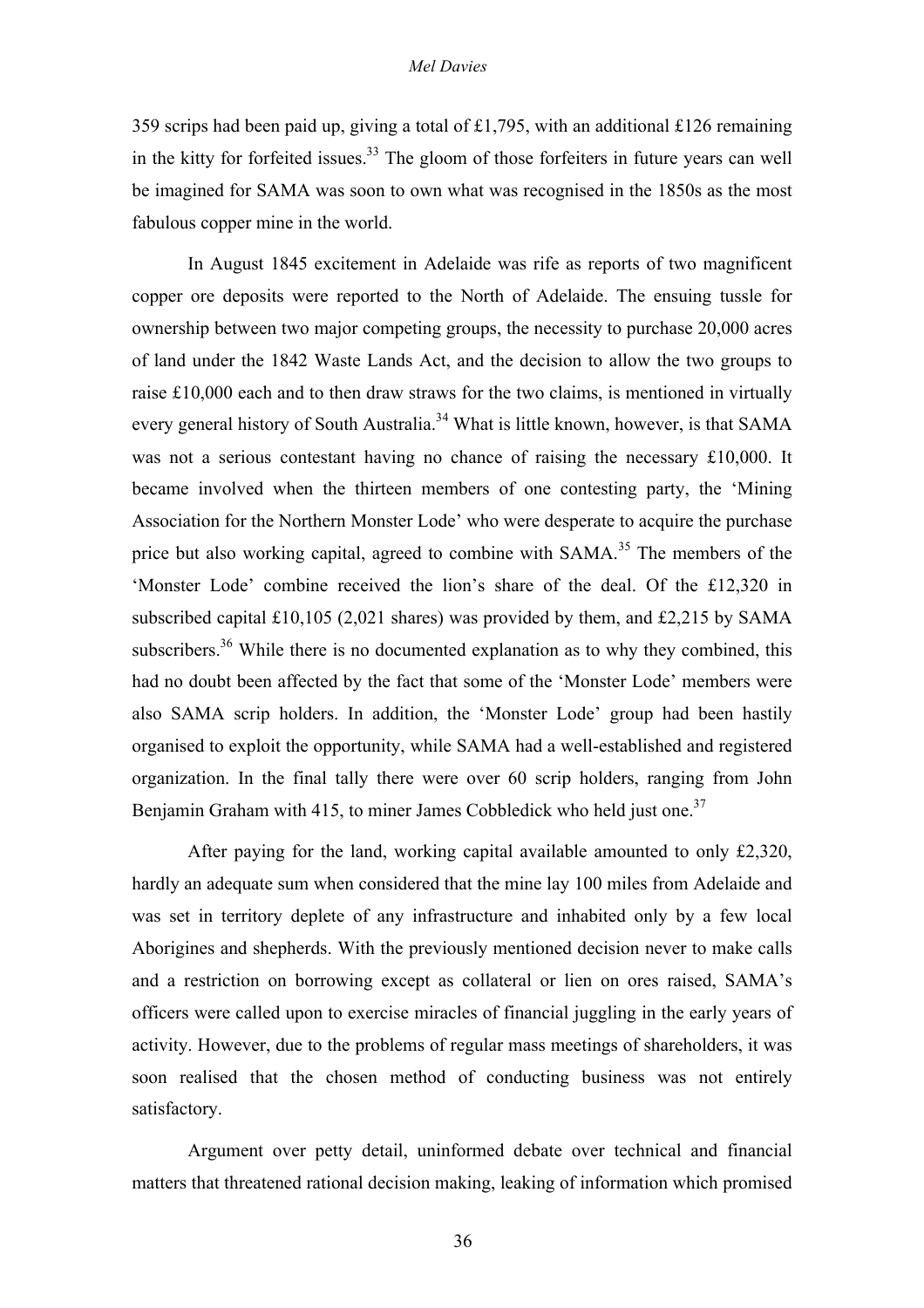to jeopardise the Association's security, $38$  and the likelihood of factions developing, which could have proved destructive to corporate interest, were sufficient to persuade the shareholders to amend monthly meetings to 'half-yearly' and to vest activity in the hands of a small group of responsible Directors. The term 'Director', however, belies the true power of the Board, for in theory they were constrained by the cost-book principle over planning procedure and in expenditure decisions. In practice, and to all intents and purposes real power soon fell into a few hands.

Contrary to the bye laws and to all cost-book practice a motion to allow selection to the Board to those holding 20 shares and above was approved by a show of hands in April  $1846<sup>39</sup>$  This was nullified when J.B. Graham quite legitimately demanded the matter be determined on a one-share to one-vote basis.<sup>40</sup> Graham's  $415$ votes contributed to the success of an amended motion that restricted applicants to those who held 40 shares and above. However, with dissipation of shares by 1847, only 17 members were eligible though not all these found it convenient to stand. This caused membership qualification to be reduced to 20 shares and in 1850 this was further reduced to 11. This, claimed Secretary Ayers was a matter of necessity, for 'the shareholders resident here holding twenty shares and upwards were getting few and now we are able to choose from a larger number'.<sup>41</sup> The dissipation of some holdings and the departure of large shareholders abroad were factors that worried J.B. Graham who was himself domiciled in London in 1848. In April 1847 there had been 62 shareholders, a number which had almost trebled by  $1854^{42}$  - a situation no doubt encouraged by the dramatic increase in share values which reached £220 on one occasion in 1848<sup>43</sup> But Graham's concern as to the necessity for large shareholders to be represented for the good of the Association was groundless: first, there were always one or two substantial holders on the Board; second, a list of those on the Board between 1845-77 looks like a Who's Who of successful South Australian politicians and businessmen; and third, there was a great deal of continuity among Board members.<sup>44</sup> In 1874, for example, two of the 1849 Board, G.S. Kingston and J. Beck were still members even though in the intervening period membership had been reduced from nine to five.<sup>45</sup> Cohesiveness was a mark of the Board  $-$  I. Johnson, referred to by Ayers as a 'cross brute'<sup>46</sup> was defeated in 1849 when he stood for election.<sup>47</sup> As Ayers remarked, 'of course we could not have him'. Instead they elected M. Fetherstonhaugh, 'A Gentleman very highly connected at home, and a friend of F.H. Dutton's he has not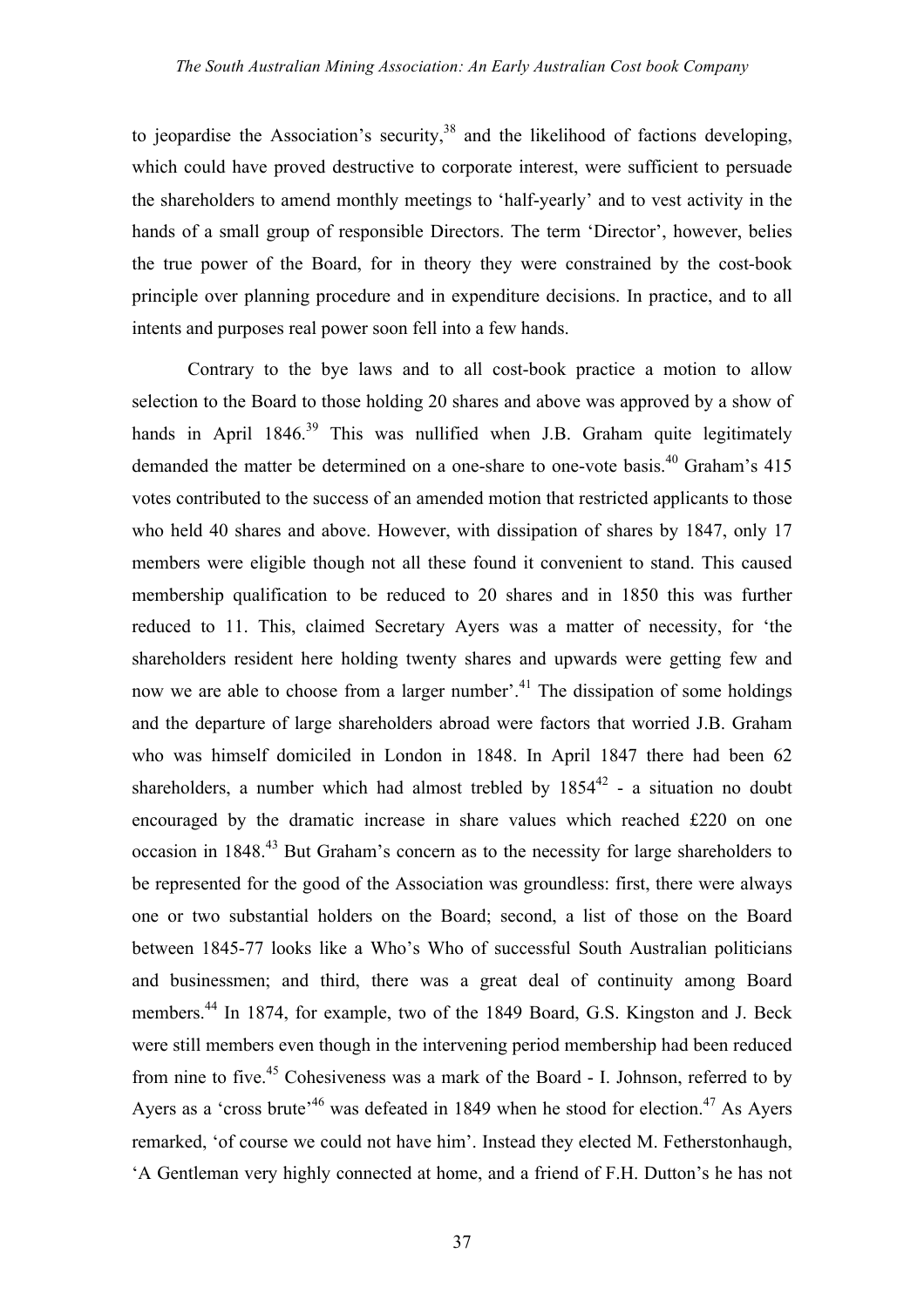long been a shareholder - has 22 shares – is a very intelligent young Gentleman and one with whom we shall work well together'.<sup>48</sup>

The Directors were in a strong position to keep out such unwelcome candidates as Johnson, or to elect those of whom they approved. Not only did they have influence, but their voting power was reinforced through capture of votes of absentee colonists or foreign shareholders who were empowered to place power-of-attorney with a representative within the colony. In this respect, Secretary Ayers was in a particularly strong position and was not averse to touting for proxies,  $49$  all which added to his persvasive influence over Company matters. Never a large shareholder,<sup>50</sup> Ayers at a Special Meeting called in 1846, controlled 776 out of a total of 1,569 shares represented. This power bloc, and the fact that many shareholders and attorneys did not bother to vote enabled the Directors to consolidate and perpetuate their position on the Board. Moreover, the verdict must be that over time this power was wielded sensibly so that they retained the confidence and respect of the large body of shareholders in whose interest they served.<sup>51</sup> The claim, however, that the cost-book system was controlled directly by the shareholders was proved in one sense, in SAMA's case, to be a myth, $52$ but in another, through the power-of-attorney, it rang true.

While dividends continued to pour in, apathy (or confidence!) was usually the response of shareholders. At a half-yearly meeting in 1858 for example, Graham, while paying a visit to South Australia was surprised to note that only six shareholders were in attendance.<sup>53</sup> But despite the wealth of the mine, the mettle of SAMA's Board was sometimes tested under conditions of adversity. Difficulties arose in relation to supply of capital goods; in labour and transport supply; in finance and marketing. There were periods of stress such as the Gold Rush years from 1851 to 1853. Dealings with foreign factors and smelting companies also created problems. Most were overcome through competent management and direction.<sup>54</sup> Many of the problems faced can be associated with SAMA's cost-book regulations.

The first major problem facing the Board was associated with the limited capital of £2,320 in hand to commence production. This sum was soon whittled away as the scale of works at the Burra Burra mines increased rapidly. Within three months of commencement on 29th September 1845, strategies had to be adopted to pay for cartage and wages - indeed the dilemma at one stage was whether to lay off miners or to discontinue cartage of ores. The choice was averted by obtaining loans from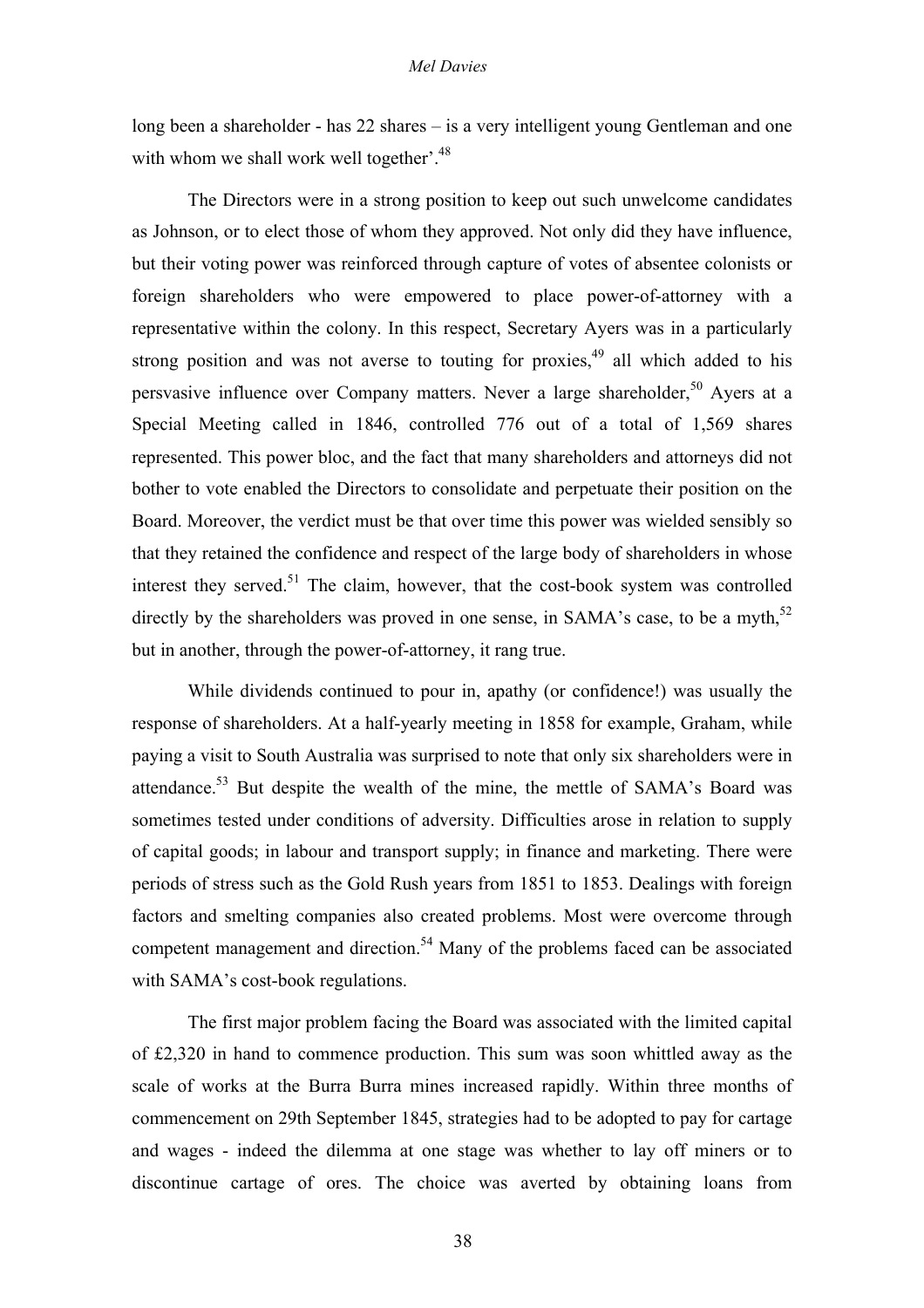shareholders (not calls) - thus the loan of £150 from C.F. Beck repaid later with 9s l0d interest, and the £300 with £1.6.3 interest from C.S. Penny, among others.<sup>55</sup> Such loans were legitimately covered by collateral of the ores raised. Another strategy emerged four months later in May 1846, when the Directors gave notice '... to the men at the next letting that they will only receive a modest subsist and that the balance of their wages will not be paid until the season enables the Association to get the ore away'.<sup>56</sup> While these examples expose one of the weaknesses of the cost-book in the inability of a company to seek uncovered loans, it does reveal a more positive side. The incidents occurred in the very early days of the venture when over-confidence because of early mineral indications could have led to over-speculation. The petering-out of rich ore deposits was a very real possibility, as illustrated by the case of the nearby 'Princess Royal Mine' (the other deposit discovered at the time of the Burra Burra find) where the rich deposits proved only surface-deep and the mine was soon abandoned, without paying a dividend.<sup>57</sup>

The uncertainty as to liability of shareholders as expounded by the mining press, compounded by the suspicion of bankers regarding mining, proved an early stumbling block to borrowing on collateral from this source. Indeed it was well over two years, when returns began to flow into Adelaide from overseas, that the Directors could relax in terms of their financial position. Accommodation for SAMA's business was refused by the Bank of South Australia (the Bank elected to conduct SAMA's business in the Prospectus of June 1845) and overtures had to be made to the Bank of Australasia. Accommodation by the latter was granted but this was arranged locally, much to the chagrin of the Bank's London Directors who appeared to have had much more faith in colonial wool than copper. $58$ 

In the first instance, advances were received on ores shipped, followed after negotiation by advances on ores stores at Port Adelaide. Only in 1847 was a lien extended to ores raised 'to Grass' at the Mine. This latter accommodation proved a Godsend, for road and sea transport were mainly seasonal activities confined to the summer months from October to April, and denial of the lien would have adversely affected development at the mine during the winter time. Not only would this have proved ill for SAMA, but from mid 1847 for the health of the whole South Australian economy and to the fortunes of the Bank of Australasia itself. Through the issue of Promissory notes on behalf of SAMA (clause 119 of the Articles of Association allowed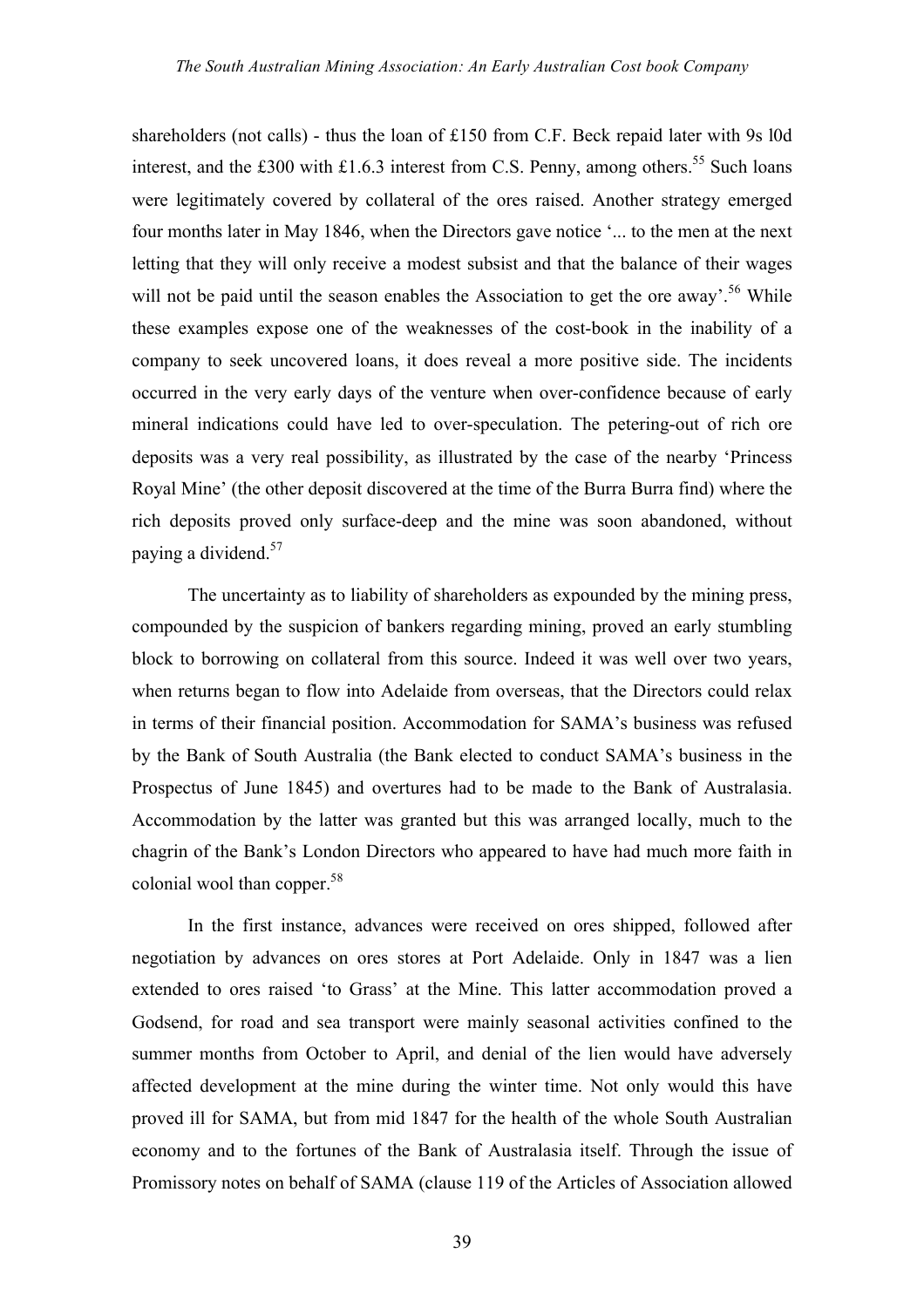this practice on collateral being available) the Bank accommodated SAMA's thirst for funds between July 1846 and August 1847 - a period sufficient for the practice to be noted by the Bank's London Directors and for word to get back to the Adelaide branch to stop the practice.<sup>59</sup> Fortunately, funds began to return from overseas at this stage, and with the proven wealth of the Burra Mines the Bank became more accommodating.

Although the flow of returns from mid 1847 placed SAMA in a healthy position, the practice of paying out dividends whenever possible caused periodic problems, even in the heydays of financial good fortune. Between 1847 and 1868, a total of £776,160 was paid out on the initial capital of £12,320, that is, a total return of 6,300 percent or 300 percent per annum. But even so, strategies were often sought to help overcome liquidity problems.

Dividends were utilised as one source, for under clause 113 of the regulations, unclaimed dividends were placed in a special fund, the interest accruing to the Association, and when the need arose the Directors were not averse to use the deposits 'for the General purpose of the Company'.60 Seeing this as a useful source of funds, shareholders were encouraged to leave their dividends in credit and from the payment of the seventh dividend of 200 percent paid on 1st September 1849, it was practice to allow interest at a rate of eight percent per annum to any shareholder informing the Secretary that the Association could utilise the money and keep it on deposit for at least one month.<sup>61</sup> However, money in hand appears to have been more attractive to shareholders, for records show that £4,145 was the most ever deposited,<sup>62</sup> and normally the sum remained below £500.

A loan scheme was also adopted in times of contingency. This allowed money at one day recall to be paid into the Association. SAMA also had the right to return such money at similar notice. The first motion passed to this effect by the Board asked for sums 'not less than £500 nor in the aggregate more than £10,000; to be held at interest at  $6\%$  per annum<sup>'.63</sup> In this instance the Secretary received from 'Wm. Saunders £2000, I & T Waterhouse £1000 and S. Penny £2000'. In 1851 limits were set at £200 to £20,000.<sup>64</sup> When S. Stocks junior's deposit of £340 was not collected at request of SAMA, it remained gathering interest for SAMA but only dust for the depositor. Such deposits helped bridge the gap held at any one time between credits and liabilities at the Bank of Australasia.<sup>65</sup> As the Bank paid only a proportion of the full expected value of produce before marketing, then such adverse balances did not contravene the 'no-credit'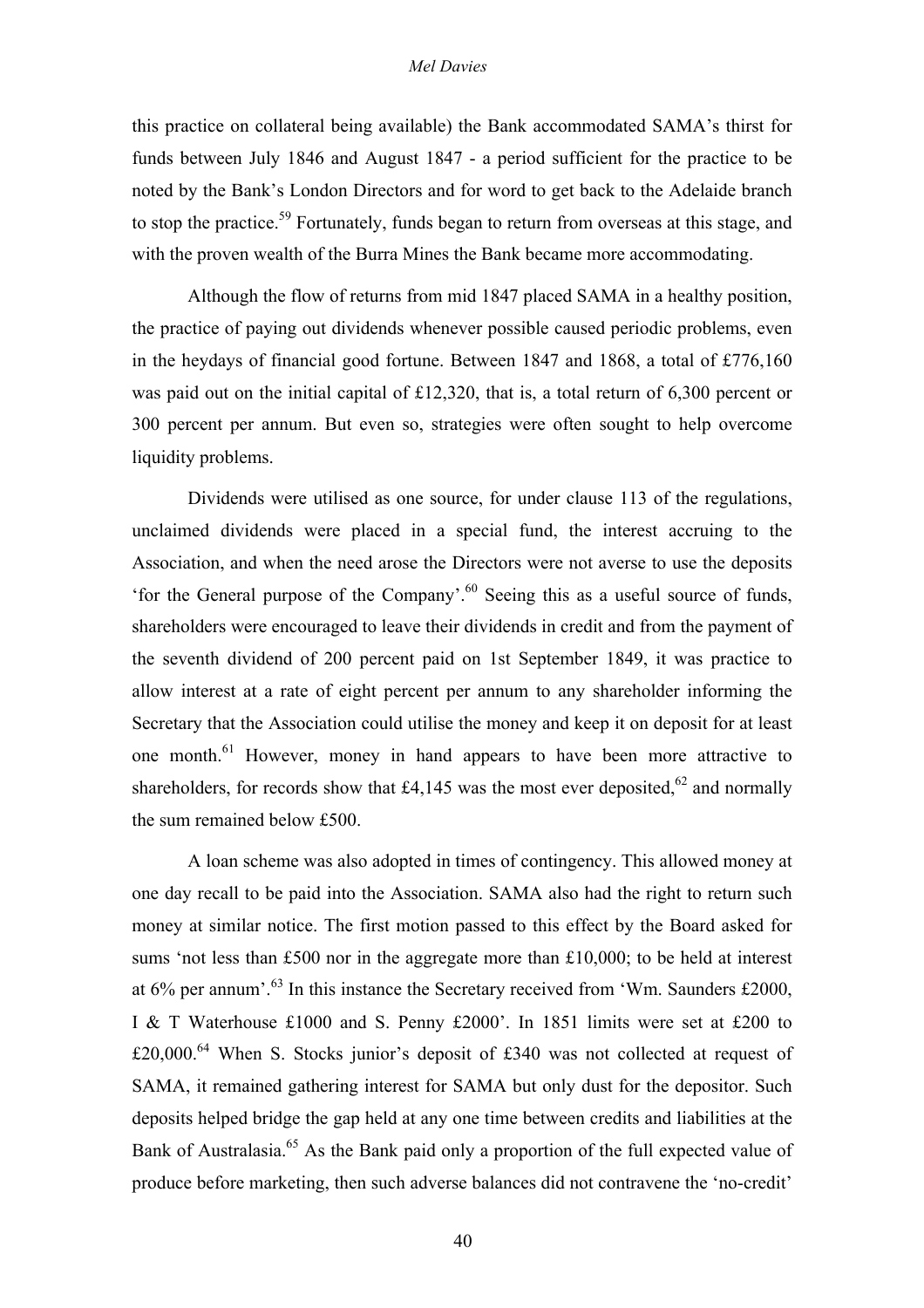basis of transacting Company business. With regard to the debt to shareholders, their position was also covered, for they enjoyed a claim over the assets of the organisation. Such strategies allowed SAMA to overcome periodic problems without contravening its cost-book regulations.

Regulations were also drawn up to allow the existence of a financial reserve the absence of which has been one of the most criticised areas of cost-book activity. This was catered for under clause 114 of the Articles of Association, though at 'notime' was this to exceed £10,000. The extent of activity had obviously not been anticipated, a matter that worried Secretary Ayers who stated in 1850 that he would 'urge the Directors to lay aside a goodly sum ... and guard against a rainy day'.<sup>66</sup> During 1853, the Articles were amended and such a 'goodly sum' was set aside. While under normal circumstances funds were sufficient to allow plough-back of profits and payment of handsome dividends, with reduced activity during the Victorian Gold Rush the mine had been allowed to flood to the 20-fathom level so as to save on costs. With resumption of activity around the corner and with the need to 'fork' the mine, carry out repairs and to expand activity, it was decided that:

an account be opened ... to be called 'Stock Account' and that be carried ... from 'Profit and Loss' Accounts for the purpose of representing the value of the Company's landed property, buildings, machinery, plant, stores, office furniture and the funds necessary for carrying on the operation of the Company in order that the balance remaining at all times represent the amount applicable for division among the Shareholders.<sup>67</sup>

In 1859, the Stock Account rose to a peak of  $£147,840.68$  Whether the account was always put to its original purpose is debatable. In 1867, for example when facing a loss over the year's trading of £15,068.0.11, the Directors transferred £24,640 from Stock Account in order to cancel out the debit, and entered it into the credit of Profit and Loss.<sup>69</sup> While this allowed the Balance Sheet to show a profit, which no doubt helped boost share prices, it occurred at a time when it was obvious that effort to increase capitalisation at the mine was required. However, it is difficult to ascertain if SAMA was under-capitalised. The level of capitalisation in a mine is notoriously difficult to assess at the best of times. For example, how to divorce exploration work from exploitation work is often difficult to resolve.<sup>70</sup> The investment in machinery and plant was not impressive especially as depreciation was not utilised in yearly valuations.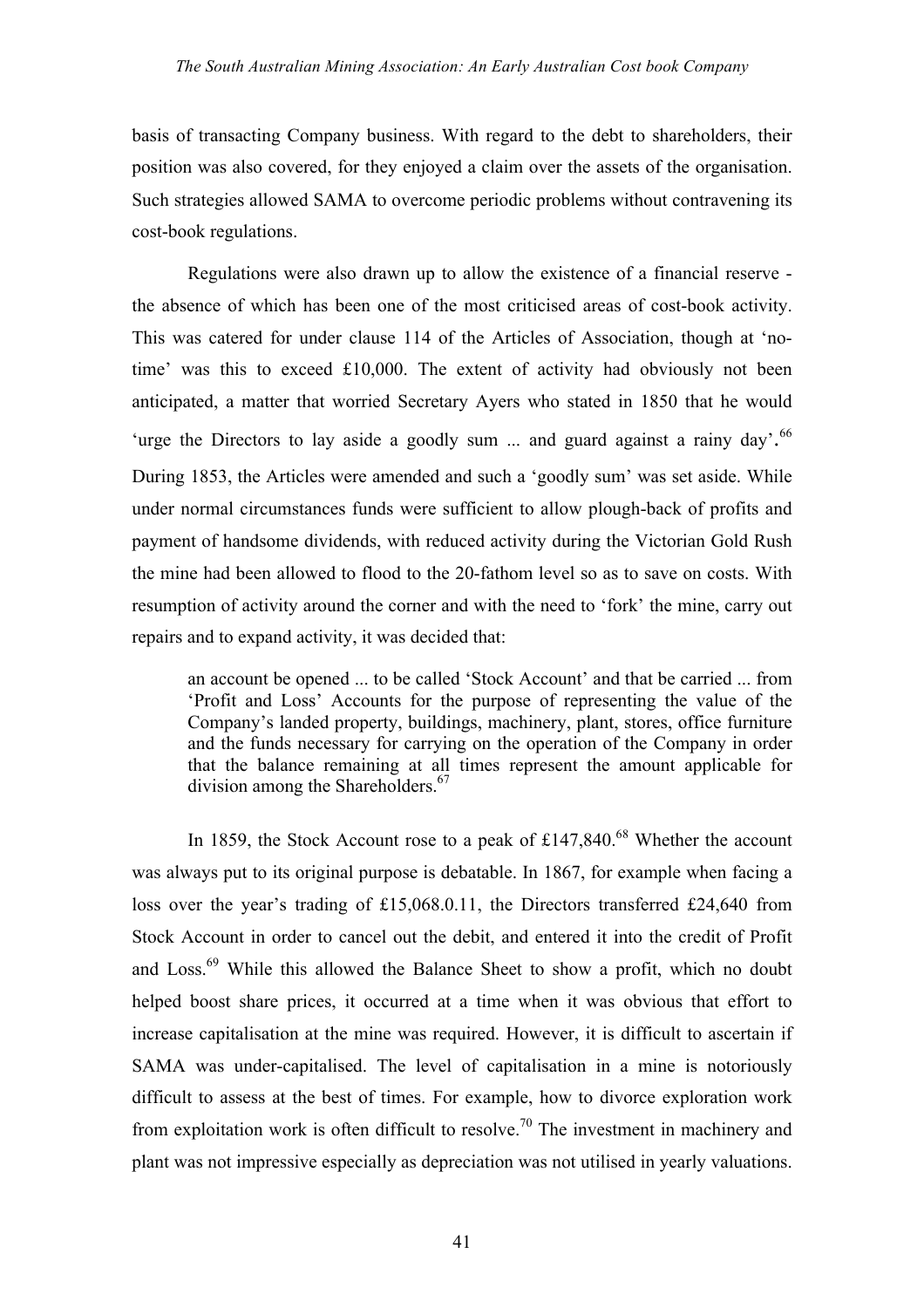When, in 1869 a re-assessment was made, it was calculated that £42,285 was held in Land and Buildings, £18,146 in fixed machinery and pitwork and £10,320 in timber, tools, horses and stores.<sup>71</sup> The amount of machinery is perhaps surprisingly small after 24 years of activity. A breakdown for the first 21 years showed total expenditure on machinery as £26,988 - or 1.36 percent of the total expenditure of £1,982,005.<sup>72</sup> However, is this evidence of under-capitalisation? In a Mine where deposits were so concentrated and where ores were extremely rich, averaging 23-24 percent over the first 21 years, it is doubtful, considering the technology of the day, whether any additional innovations or capital deepening or widening could have made exploitation more efficient than made possible by the 'human capital' under the activities of the Cornish 'Cousin Jacks'. Another problem lies in the costing of plant, machinery and buildings, much of which was erected at cost by SAMA's own workmen. All that can be said is that when the works were restructured in 1870 to Open-Cast mining, capitalisation was conducted with vigour - railways and railway inclines were laid down, winding engines and trucks purchased, and a new treatment plant erected - though again the total value of plant and labour in a two year period still only amounted to under £15,000,<sup>73</sup> or little more than the original capital holding of £12,320. Whatever the verdict, SAMA cannot be accused of blindly following cost- book precedent by failing to allow for contingency or development funds, though the shareholders were often tempted to reduce the reserve in order to boost dividends. As an illustration, in December 1861, it was deemed that £12,320 could be shifted from Stock Account with safety, in order to pay out the fourth 100 percent dividend of the year! In its decision to build up a reserve fund, SAMA appears to have been well ahead of cost book companies in Cornwall, for according to Burt and Kudo, it was only in the last quarter of the  $19<sup>th</sup>$  century that the Stannary courts permitted many companies to establish a similar practice.<sup>74</sup>

The latter years of activity utilising open-cast methods saw removal of thousands of tons of overburden but revealed only a few pillars and small deposits of ore - little of value was exposed. A report by Captain Hancock of Wallaroo in 1877 suggested that at least four years preparatory work at the deeper levels and an outlay of  $\text{\pounds}60,000$  was required just to prove the worth of the mine.<sup>75</sup> With a drop in copper price in 1877 and with gloomy prospects for recovery, the Directors determined to cease activity on 29th September of that year. Thus, exactly 32 years after commencement, the mine was abandoned. Even had they wished to pursue the matter, the no-liability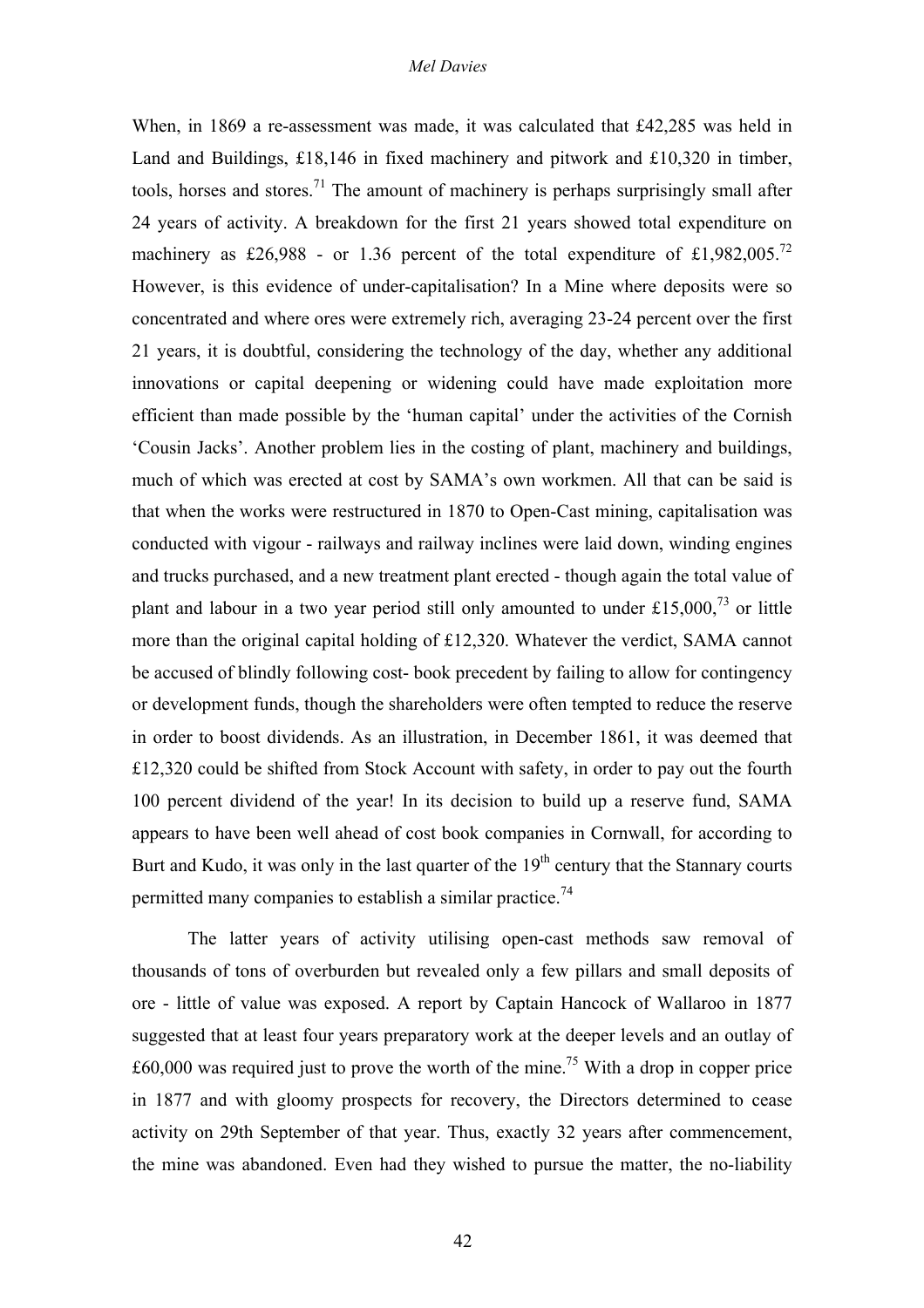cost-book form of association which forbade unsecured debt would have thwarted their plans,76 and at that stage even adoption of limited liability would probably have not impressed a public, which despite the mine's glorious past, would have realised that it was of too great a vintage to prove a solid investment.

To the contentious issue of whether the cost-book principle had any legal standing outside the Stannary Law, SAMA's shareholders in at least one area had few illusions, for provision was made under Clause 123 of the Articles of Association to seek recognition as a corporate identity. With the extent of activity, the only surprise is that they left the matter until the end of 1851 (though as this was the year of Colonial self-government herein may lie the cause) when a Private Act was passed in the South Australian Parliament for 'facilitating and simplifying proceedings by and against a certain Joint-Stock Company called the "South Australian Mining Association" so "that the said Company should be able to sue by and be liable to be sued in the name of a Public Officer of the said Company in place and stead of the whole"  $\cdot$ <sup>77</sup>. The designation as a Joint-Stock Company did not preclude SAMA from the cost-book principle - as Thomas Tapping explained, the usage of the term 'Joint Stock' or 'Scrip Companies' was often used when referring to mines under the cost-book system.<sup>78</sup>

The necessity to sue (a rare event as recorded in SAMA's records) arose in 1856 with the 'McDonald affair'. In an unusual gesture of generosity the Directors agreed to utilise Shareholder's money' to reward James McDonald with six months salary for his faithful services as Cashier over the previous eight years, upon his forced retirement due to ill-health.<sup>79</sup> However, the approval was quickly reversed<sup>80</sup> when the astonished Secretary and Directors discovered through their auditors that McDonald by 'extensive system of forgeries had defrauded the Company of the sum of £1550.16.6<sup>' 81</sup> On checking it was discovered that drafts totalling £1,600.16.4 had been double-entered in the books to the debit of the company.<sup>82</sup> Gearing-up for a law suit the Directors on advice of their solicitor were sobered by the difficulties of prosecuting a 'certified lunatic'. The end to the rather sad story was that McDonald's wife discovered and returned the bulk of drafts that her husband had secreted, along with £110.18.2 in  $cash^{83}$ 

Resulting from the fraud there was a general tightening of controls. All cheques and bills of exchange were to be counter-signed by the Secretary or the Assistant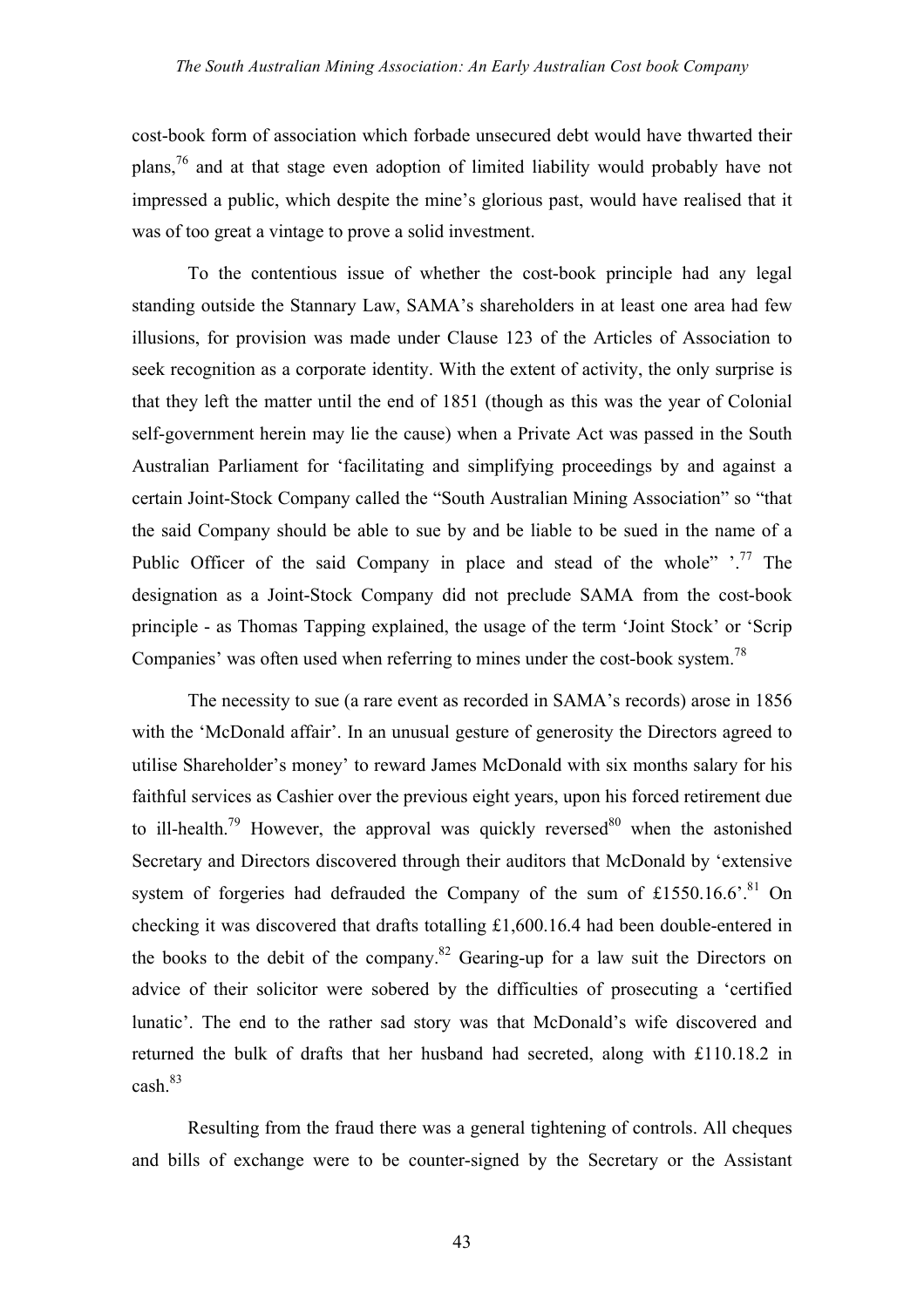Secretary; all officers and clerks were requested to sign fidelity bonds amounting to two years' salary and a deputation of Directors plus the Secretary proceeded to the mine to 'minutely' examine the books and stores and to introduce new procedures.<sup>84</sup> This visit was in addition to their regular monthly visit to the mine - a practice which was a feature of all cost-book ventures where the desire to keep down expense and keep the shareholder 'harmless' was the guiding principle.<sup>85</sup>

### **Conclusion**

As the Burra Burra proved such a fabulously wealthy mine the question of whether the cost-book system served SAMA adequately is academic - whatever system had been adopted, the dividend payments would have been prodigious. What is revealed is the constraining hand on expenditure associated with the bye laws, which in all probability allowed for lower costs that added to the total profitability of the Mine. Such restraint is definitely obvious in one area not touched upon in this paper - that of provision of welfare and facilities for the company's employees and dependants. Their neglect and the tight-fisted approach by SAMA was legendary,  $86$  the rationale presented being that the directors were forced above all other considerations to look after the interests of shareholders - an argument more usually associated with cost-book borrowing than with principles of 'giving', but nevertheless reflecting the careful approach adopted by the Association in terms of its care over finance and need of the directors to strictly abide by the terms of the bye laws.

While a less prosperous or difficult mine might possibly have faced problems in a situation where unsecured loans were unavailable, the need for caution among most concerns was necessary in an era when at formation companies tended to have only small access to capital. The benefits of access to capital were certainly recognised in the various Australian Colonies from the mid-1850s and well into the 20th Century, for most adopted no-liability systems based on cost-book organisation.<sup>87</sup> Among additional benefits was that the system tended to protect the shareholder from the entanglement of penal liabilities in case of liquidation.<sup>88</sup> This was of vital account in an industry renowned for its uncertainties, and less generous regulations would probably have been to the detriment of mining company formation. This form of organisation was also eminently suited to an industry seen as a 'wasting' business, for control over liabilities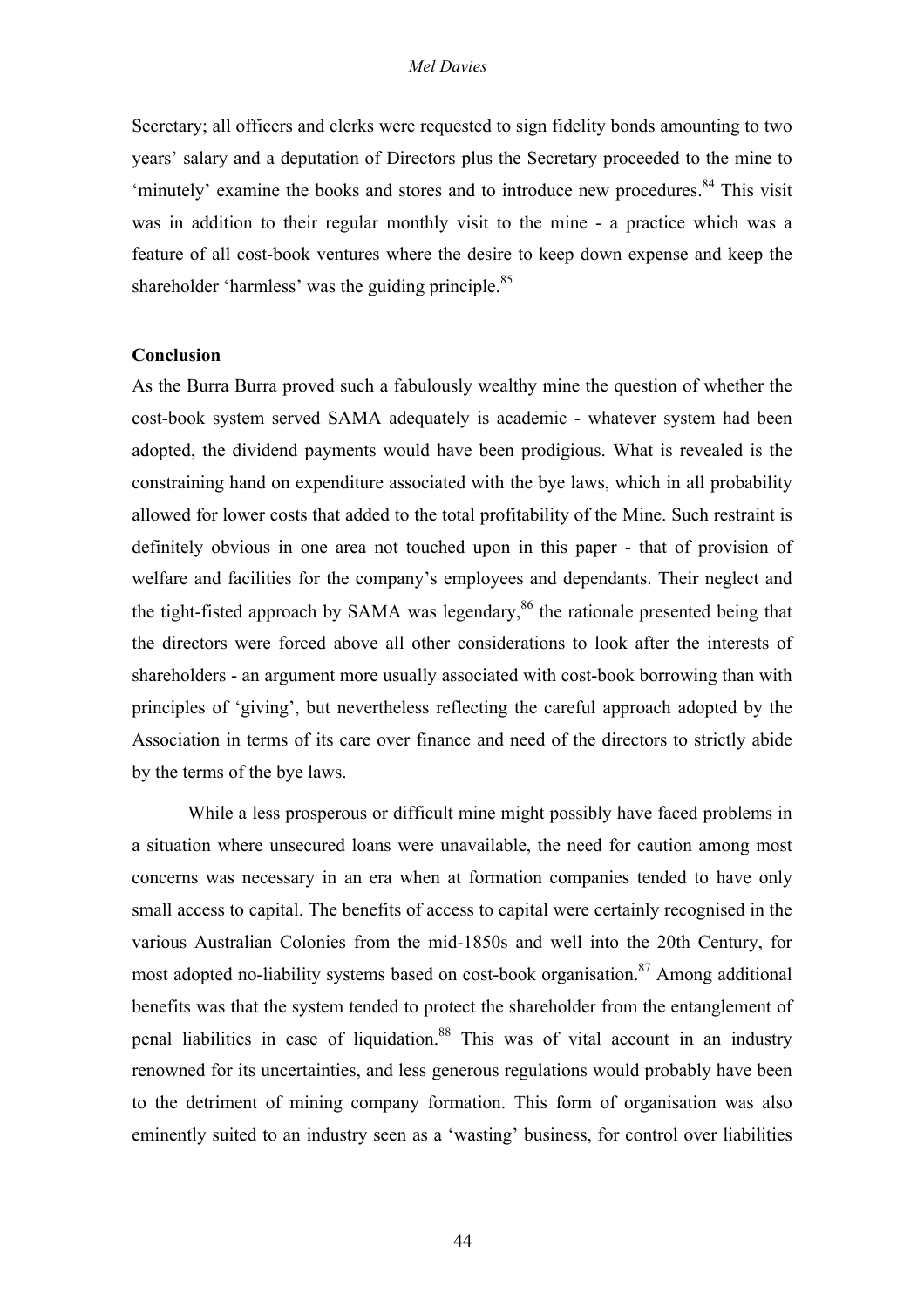and ease of the inevitable winding-up<sup>89</sup> was a matter to be considered when compared with the permanency and growth prospects of other forms of enterprise.

In an industry such as tin or copper mining tied to a resource facing diminishing returns, caution rather than over-zealous capitalisation is not an unhealthy practice - if not taken to an extreme. Such caution, common to cost-book principles was certainly a hallmark of SAMA's regime, though not to the extent that it adversely affected development. More work is required to see how other, perhaps less prosperous Australian mines coped with the situation once they had passed the early stages of development.

As the SAMA experience illustrates, one of the advantages of the system lay in its flexibility. Within bounds, not only were the rules and regulations set by the shareholders, but such rules could be altered to cater for changing circumstances and goals. Thus SAMA was able to see the folly of monthly meetings of shareholders and alter these to the bi-annual affairs. In this instance, because the Association marketed abroad and as it took appreciable time to realise returns, this proved the most practicable mode of conducting business, for it proved impossible to settle the Book even at the end of a six-month period. This necessitated that the accounts be carried over to the following period (or even two periods) before an accurate reckoning could be rendered. While perhaps such a situation was really outside the usual 'safety' bounds required to safeguard against over-extended liability, the careful scrutiny and market assessment by directors who were themselves cautioned due to their personal liability for neglect, tended to create a compensating safeguard.

As previously noted, one of the main alleged problems faced by cost-book companies was the danger of funds being withdrawn by shareholders at times of crisis or when capital development was necessary. Perhaps the wealth of the Burra and the expectation of continuing dividends put the Association in a different mould than the majority of smaller and less successful ventures.

One of the major benefits of cost-book, it was argued, was the ability of the shareholder to recognise and thus contain the extent of liability, and also the ability to drop an interest when danger bells began to sound. No such bells rang for SAMA. No call was ever made on the shareholders. Theirs was a fruitful relationship with the costbook system and any snags were hidden or quickly covered by the torrent of dividends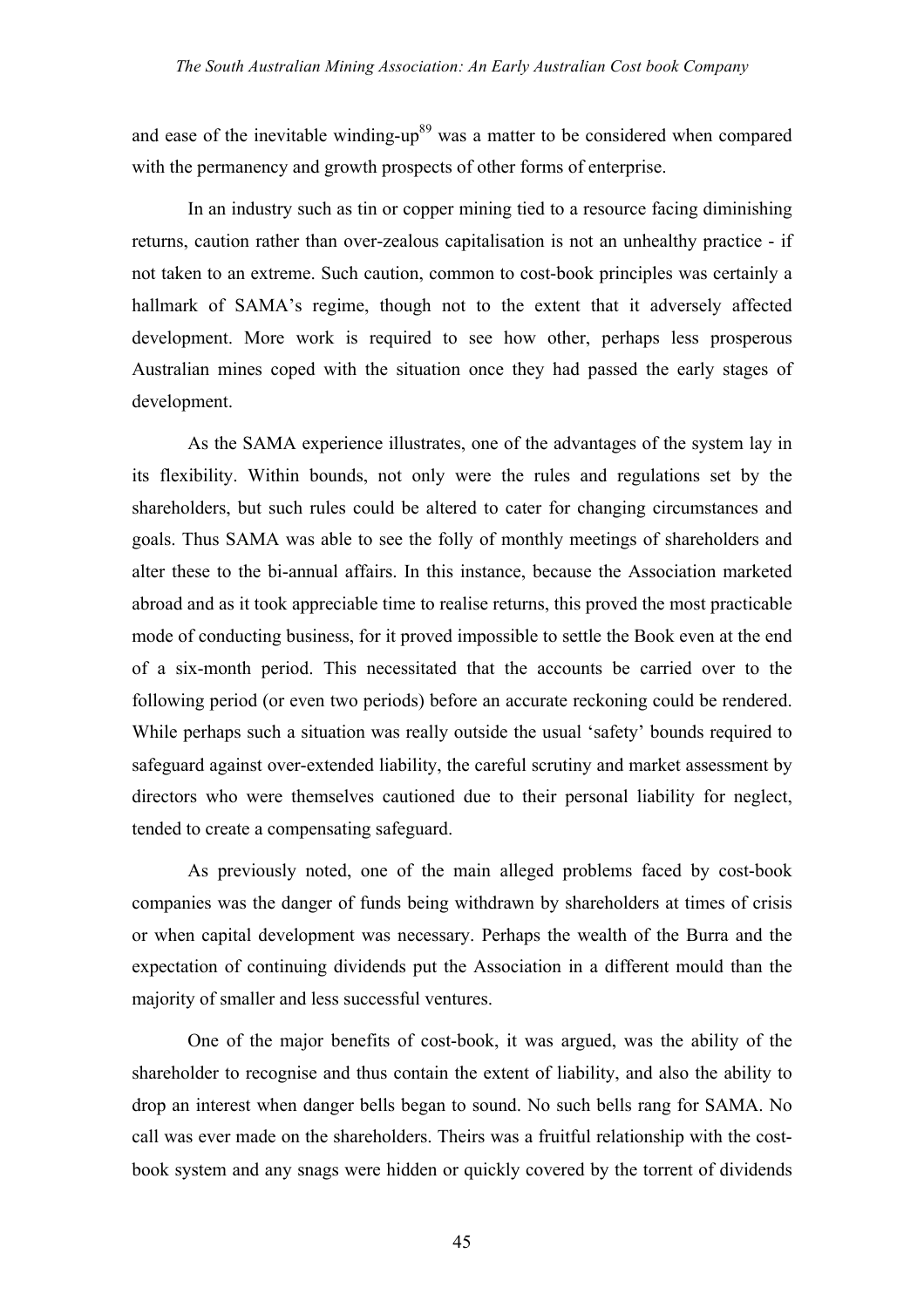that flowed bountifully from the Burra Burra Mines. The final experience did not even necessitate winding-up. Unlike most mining concerns, the peculiar nature of its foundation saw the Association take freehold title over the mine and vicinity as well as over other properties it purchased over time. When the mine finally closed in 1877, equipment was sold, but housing and land continued to be rented and the odd dividend paid until SAMA finally sold out its interests in 1916.

Other companies adopting the cost-book principle might not have been so successful. Unfortunately, no records appear to have survived of other South Australian Mines that adopted the principle. As little or no comment appears in published works in relation to the basis of South Australian mining company organisation, such companies would be difficult to even identify. The only evidence that they did exist is a brief comment in the South Australian Parliament in 1862 that several mines under the costbook system were working in the colony.<sup>90</sup> Even by the 1860s, however, there was no special provision for such companies in South Australia, it being claimed that if people wished to organise under the cost-book then they were entitled to do so without any special laws being necessary.<sup>91</sup> This is supported by Godden & Robertson's statements in 1902, that in South Australia 'there is no separate Mining Company legislation, but the No Liability System is provided for in, or by amendment to, the Ordinary Companies Act<sup>', 92</sup> In a colony which saw Australia's first mining rush, and which spawned in the Burra Burra and the Moonta/Wallaroo, Australia's two richest copper mines of the 19th century, it is surprising that so little attention was paid by the South Australian government to company structure - an opinion shared by J.B. Neales whose attempts to champion the introduction of specific cost-book legislation in the South Australian Parliament of 1862 fell on deaf ears. <sup>93</sup>

When company organisation outside of the Cornish Stannaries has been addressed, too often the assumption has been that companies were either based on Common-law partnerships or were formed under Joint-Stock organisation. This assumption has arisen, it is suggested, because outside of Britain, cost-book companies rarely utilised the term 'cost-book' in their titles. Yet, on examination, from South Africa to the United States or wherever non-ferrous mining occurred, the basic Cornish method of company organisation was quite commonly adopted. One of the reasons for failing to recognise this has been the belief by many historians that the cost-book system could only survive where Stannary law was in force. The point made in this

46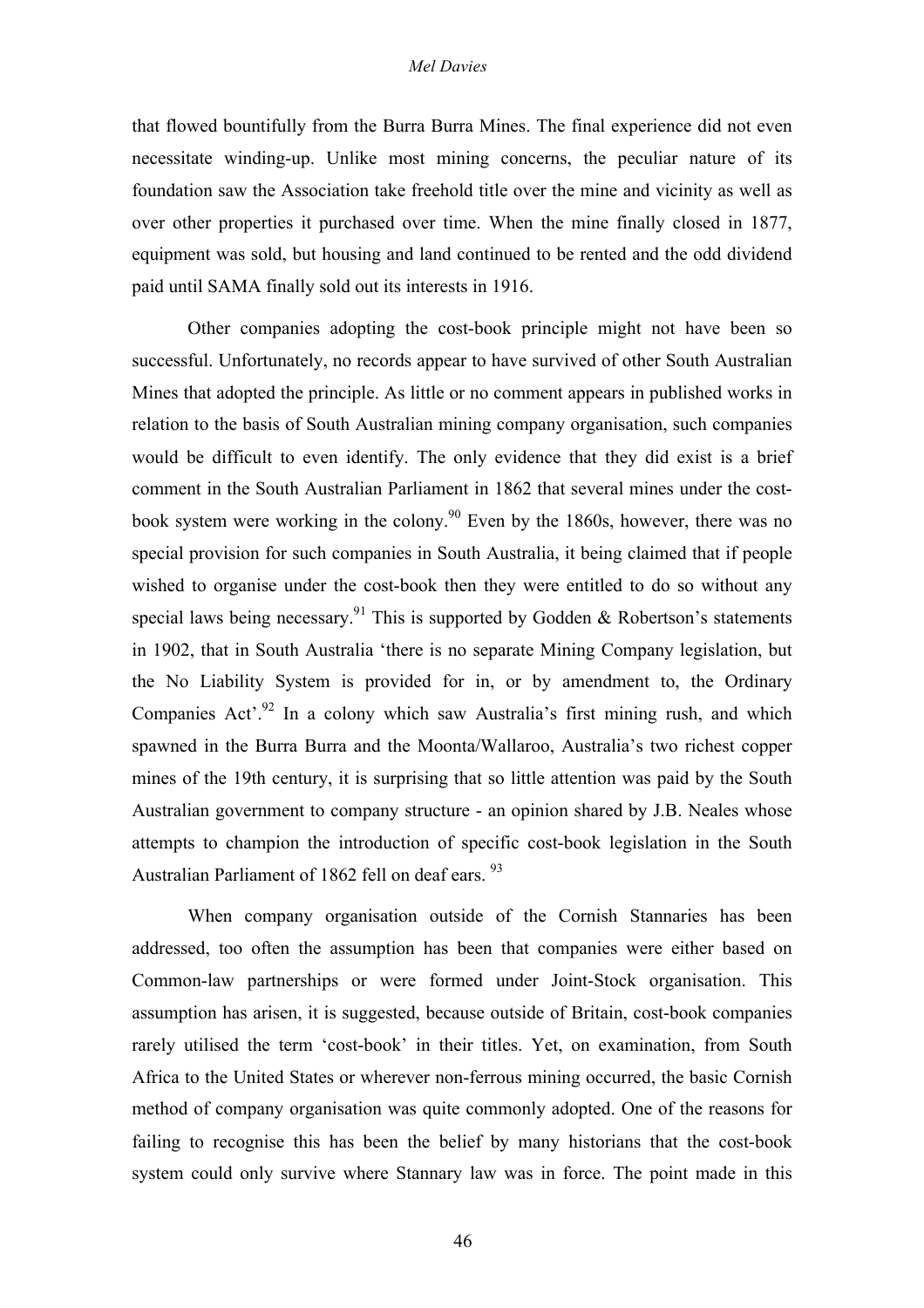paper, as recognised by Thomas Tapping, is that the system could exist outside the Stannary because of its flexibility. Recognition of this fact would go a long way to help historians explain puzzling policy decisions by many mine owners in the 19<sup>th</sup> century.

### **Endnotes**

 $\overline{a}$ 

10, claim the cost-book system was first adopted in Victoria; note also Roger Burt and Norikazu Kudo, 'The Adaptability of the Cost Book system', *Business History,* vol. 25:1, 1983, p. 10, who also imply that in Australia the cost-book was peculiar only to gold mining. For comment on early Victorian companies organized under the cost-book system see, Ralph W. Birrell, *Staking a Claim: Gold and the Development of Victorian Mining Law*, Melbourne UP, Carlton South, 1998, pp. 36, 67.<br><sup>3</sup> *Mining Journal*, 11 December1847, p. 586, colm. a. See also Burt & Kudo, 'Adaptability', p. 31; and

J.R. Leifchild, *Cornwall Its Mines and Miners*, London, 1857, p. 242.<br>
<sup>4</sup> Burt & Kudo, 'Adaptability', p. 131.<br>
<sup>5</sup> See *Ibid.*, pp. 32-33; *Mining Journal Supplement*, 17 December 1853, p. 801, colms. b & c.<br>
<sup>6</sup> *Ibid* 

Thomas Tapping, *The Principles of the Cost-Book System Practically Considered; Embracing Suggestions for the Formation of a Cost-Book Mining Company*, 1867, p. 12; A.R. Hall, *The Stock Exchange of Melbourne and the Victorian Economy 1852-1900,* ANU, Canberra, 1968, pp. 76-8, outlines some of the problems and abuses of the limited liability system.

<sup>9</sup> Morris, 'origins of the no-liability mining company', p.92.<br><sup>10</sup> Pennington, *Stannary Law*, p. 156.<br><sup>11</sup> Burt & Kudo, 'Adaptability', p. 131.<br><sup>12</sup> The terms System and Principle will be used interchangeably in this p Mining Industry, 1859-1914', *Business History*, vol. 23: 1, 1983, p. 4; R. Burt, *John Taylor Mining* Entrepreneur and Engineer 1779-1863, Buxton, 1977, p. 53.<br><sup>15</sup> John Rowe. Cornwall in the Age of the Industrial Revolution, Liverpool, 1953, p.22; Burt, John Taylor,

editions of the *Mining Journal*, 7 November 1846, p. 470, colm. b; 13 October1849, p. 487, colm. b; *Mining Journal Supplement*, 17 December 1853, p. 807, colm. b. For further evidence re limitations of powers of the Purser, see Pennington, *Stannary Law*, pp. 159-65.

Roger Burt (ed.), Cornish Mining - Essays on the Organisation of Cornish Mines and the Cornish *Mining Economy,* Newton Abbot, 1969, p. 195; *Mining Journal Supplement,* 17 December 1853, p. 801, colm. b.

<sup>&</sup>lt;sup>1</sup> For a comprehensive account of development of the Cost-book Principle under Stannary Law, see Robert R Pennington, *Stannary Law. A History of the Mining Law of Cornwall and Devon*, Newton Abbot, 1973. Pennington, p. 9, states that Stannary Law origins may possibly pre-date the Anglo-Saxon conquest of Cornwall in the 10th Century. See also, G.R. Lewis, *The Stannaries*. *A Study of the Medieval Tin Miners of Cornwall and Devon,* 1908, reprinted Truro, 1965.; Richard D. Morris, 'The origins of the no-liability mining company and its accounting regulations', in T.E. Cooke and C.W. Nobes (eds), *The development of accounting in an international context. A Festricht in honour of R.H. Parker*, Routledge, London, New York, 1997, pp. 90-121. I wish to thank an anonymous referee for directing me to two other informative sources: Thomas Bartlett, *A Treatise on British Mining; with a digest of the Cost Book System, Stannarie and general Mining Laws,* London, 1850; R. H. Williams, 'Cornish Mining and the Cost Book Principle', *The Accountant*, March 28, 1891, pp. 246-251. <sup>2</sup> Danvers Godden and William N. Robertson, *Australian Mining Company Accounts*, London, 1902, p.

p. 53.<br><sup>16</sup> Mining Journal, 12 September 1846, p. 1386, colms. a & b; Burt & Kudo, *Adaptability*, p. 36.<br><sup>17</sup> Mining Journal Supplement, 17 December 1853, p. 804, colm. b.<br><sup>18</sup> Ibid., colm. c, states that notice was also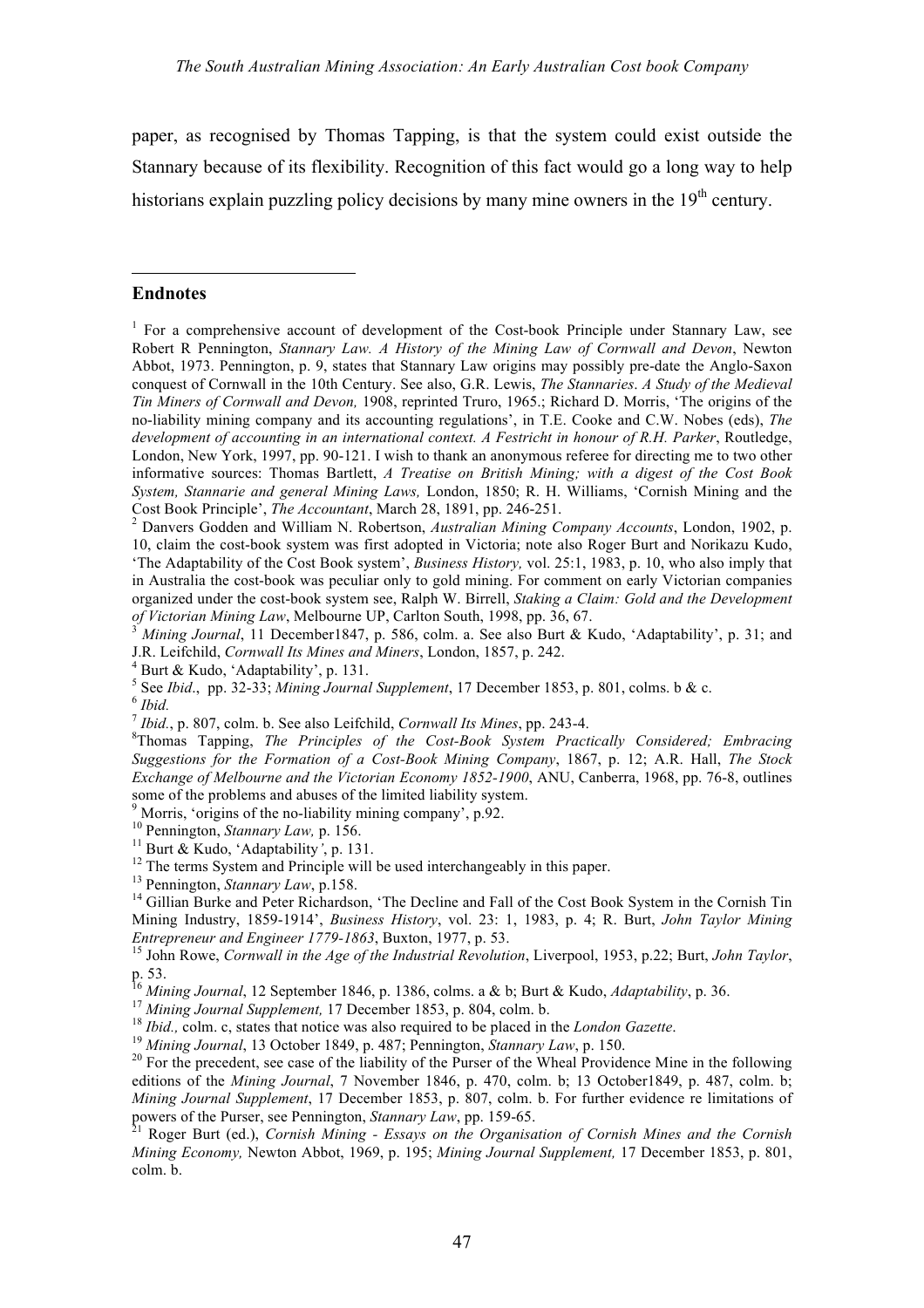Mining', p. 248. <sup>26</sup> *Mining Journal*, <sup>12</sup> September 1846, p. 386, colms. <sup>a</sup> & b; Pennington, *Stannary Law*, pp. 185-6 states that a two year payment period was allowed. Note that forfeiters were entitled to any profit from resale or auction of the surrendered shares.<br><sup>27</sup> Basically, when a shareholder relinquished shares in a cost-book company, that Company was not

dissolved but was continued by the other participants. In a Partnership, however, the other partners needed to form a new partnership if the intention was to continue in partnership together.

 $28$  The legality of the cost book companies outside the Stannaries was never clear in England and as far as can be determined, the South Australian authorities appeared to be ambivalent as to any problems that could have been raised in the absence of Stannary jurisdiction. According to Burt, *British lead industry*, p. 79, in Britain, outside the Stannaries, cost book companies were 'simply given exemption from such legislation as the 1844 *Registration Act* and left to develop complex and varying arrangements which depended on enforcement on the ordinary law of partnership. It was not until the *Joint Stock Act* of 1856 that cost book companies existing outside the jurisdiction of the stannaries were abolished [and thereafter] … were treated at law as ordinary partnerships.' Presumably this was also the situation in South

Australia. <sup>29</sup> *South Australian Parliamentary Debates* [hereafter *SAPD*], <sup>6</sup> June 1862, pp. 221-2; <sup>6</sup> August 1862, pp. 612-19; 'Minutes of Evidence on Working of Mineral Laws', *South Australian Parliamentary Papers*

[hereafter *SAPP*], no. 51, 1862, pp. 60-61. <sup>30</sup> See SAMA, *Minutes of Meetings of Shareholders*, BRG [Business Record Group] 22, 959, <sup>5</sup> April 1845, pp. 5-7, State Library of South Australia [hereafter SLSA]. See comment in *The South Australian*

*Register*, 16 April 1845.<br><sup>31</sup> Pennington, *Stannary Law*, p. 155, points out that the issue of a Prospectus to invite public subscription was not an unusual practice in cost-book ventures.

<sup>32</sup> SAMA, *Deed of Settlement*, 21 April 1847, BRG 22, 1250, SLSA.<br><sup>33</sup> 16 July 1845, BRG 22, 959, SLSA.<br><sup>34</sup> See for example, Douglas Pike, *Paradise of Dissent: South Australia 1829-1857*, London, 1957; J.J. Pascoe, *History of Adelaide and Vicinity*, Adelaide, 1901; Geoffrey Blainey, *The Rush that Never Ended. A History of Australian Mining*, 1963. From January 1843 until March 1846, legislation under the Wastelands Act of 1842 decreed that any person could have purchase at private contract of lots of 20,000 acres or more at £1 per acre. Additionally, from the foundation of South Australia in 1836 until March 1846 it was gazetted that 'nothing above or below the surface will be reserved to the Crown'. SAMA was thus fortunate in avoiding the royalties charged on some later mining producers (though following protest, royalties were removed in 1849). See Arthur C. Veatch, 'Mining Laws of Australia and New Zealand',

United States Geological Survey, *Bulletin 505*, Washington, 1911, pp. 54-55, 62.<br><sup>35</sup> SAMA, *Minutes of Directors Meetings*, 18 August 1845; SAMA, *Miscellaneous Papers*, 19 August 1845. BRG 80. 26. SLSA.

<sup>36</sup> 9 August 1845, 18 August 1845, 23 August 1845, BRG 957, SLSA; 19 August, 23 August 1845, BRG

80, 26, SLSA. <sup>37</sup> <sup>21</sup> April 1847, BRG 22, 1250, SLSA. <sup>38</sup> For account of one such breach of security see, <sup>18</sup> October 1848, Diary of Mr. Adams, *J.B. Graham Papers*, Private record Group, [hereafter PRG] 100, SLSA.<br><sup>39</sup> This had been agreed to earlier, see 16 August 1845, BRG 22, 959, SLSA.<br><sup>40</sup> Bartlett, *A Treatise on British Mining*, p. 28. Under SAMAs Articles of Associat

1847, BRG 22, 1250, SLSA, the voting system was modified: 3-5 shares 1 vote; 6-10 shares 2 votes ascending 1 vote for each 5 extra shares up to a total of 10 votes for 46-50 shares; 51-60 shares 11 votes, and 1 extra vote for each additional 10 shares up to 99-100 when 15 votes were allowed; above that number 1 extra vote for every additional 25 shares was determined. The shareholders meeting on 19 May 1847, (Minutes of Directors Meetings, BRG 22, 957, SLSA), extended future voting rights to 1 vote for

 <sup>22</sup> Morris, 'origins of the no-liability mining company', p. 94; *Mining Journal Supplement*, <sup>17</sup> September 1853, p. 807, colm. b; Lawrence R. Dicksee, *Auditing. A Practical Manual for Auditors*, London, 1892, reprint. Arno Press, N.Y., 1976, p. 68; Bartlett, *A Treatise on British Mining*, p. 31; Williams, 'Cornish Mining', pp. 249-50.<br><sup>23</sup> Burt, Roger, *The British lead mining industry*, Dyllansow Truran, Redruth, 1984, p. 72.<br><sup>24</sup> Pennington, *Stannary Law*, pp. 191-2, states that from 1860 there was normally a charge of six-pence

per share, compared with one-half percent on the price paid per share in Joint Stock Companies from

<sup>1850,</sup> a premium which had doubled by 1910.<br><sup>25</sup> Burt, *Cornish Mining - Essays*, p. 95, f. 42 (i); Pennington, *Stannary Law*, p. 185; Williams, 'Cornish Mining', p. 248.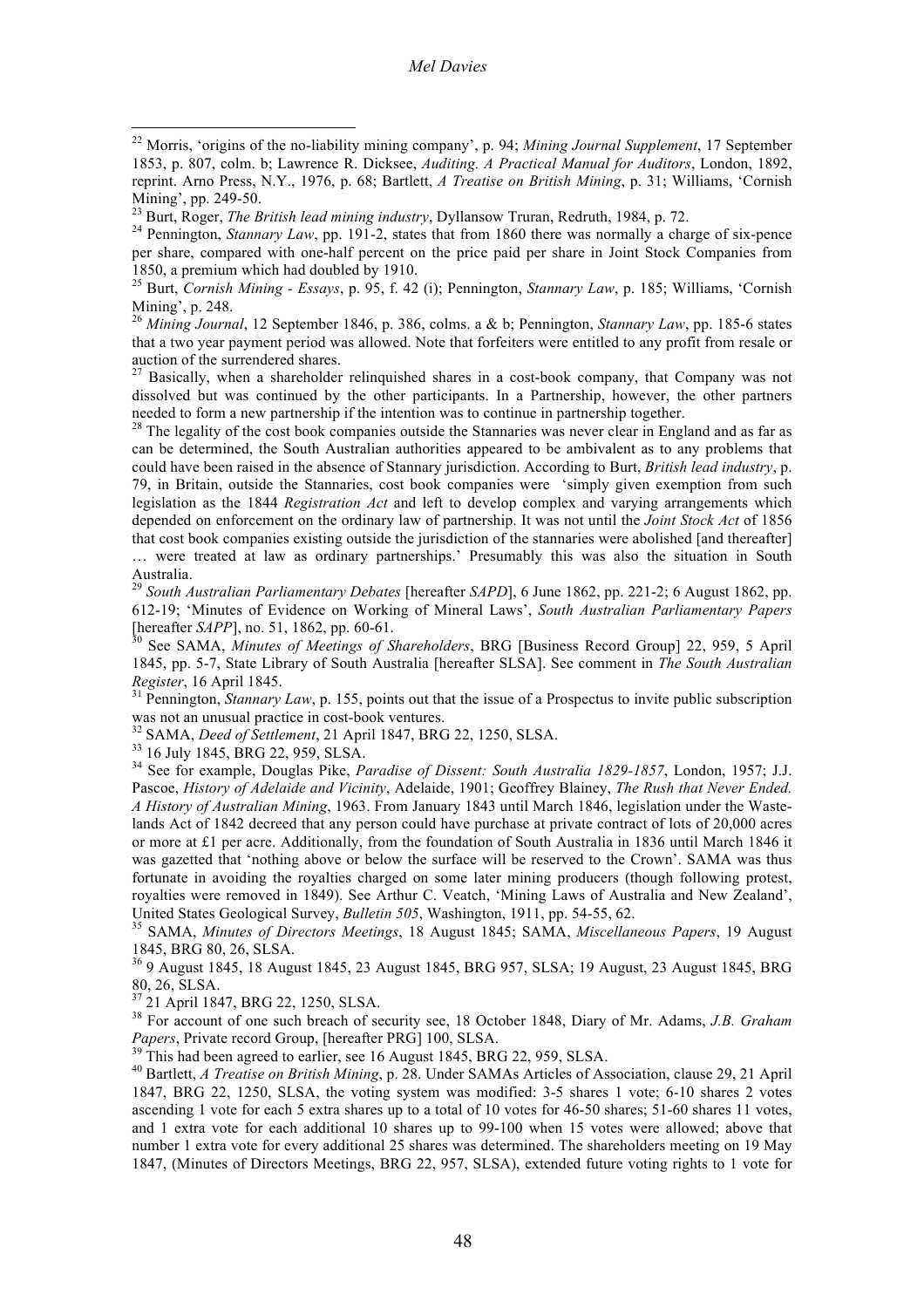holders of one or two shares - but this was only to be allowed to those in the category who had attended

1856, BRG 22, 960, SLSA.<br><sup>50</sup> Avers never held more than 28 shares in his own right, yet his 'large shareholdings' is referred to in all the published literature dealing with his activities with SAMA. He is also referred to as the 'Managing Director' of the Association. For the latest such reference see, 'Henry Ayers', in Wilfrid Prest (ed.), *The Wakefield Companion to South Australian History*, Wakefield Press, Kent Town, SA, 2001, p. 61.<br><sup>51</sup> That this could have been otherwise is evident in Burt, *British lead industry*, p.80, where pointed out

that fraudulent practices associated with the interests of 'in adventurers' was quite common, especially when it came to securing contracts for supply of materials, which would be sold to the company at inflated prices. Evidence from SAMA shows that the tendering process ensured keen competition for supplies.<br><sup>52</sup> Similar statements are made re Cornish mines and absentee shareholders in Burt & Kudo,

'Adaptabilit*y*', p. 36; and Burke & Richardson, 'Decline and Fall', p. 195. Burt, *British lead industry*, p.75, notes that in larger copper mines in England, a similar situation arose when 'managerial functions were usurped by a "managerial committee" of the largest local shareholders – or "in adventurers" '.<br>
<sup>53</sup> Diary of J.B. Graham, 21 April 1858, PRG 100, SLSA.<br>
<sup>54</sup> For overseas marketing strategy see, Mel Davies, 'Copper a

South Australian Mining Association 1845-77', *Australian Economic History Review*, 23:1, 1983, pp. 58-

77. <sup>55</sup> <sup>6</sup> January 1846, BRG 22, 957, SLSA. <sup>56</sup> <sup>26</sup> May 1856, BRG 22, 957, SLSA. <sup>57</sup> See Pike, *Paradise of Dissent*, p.332. Note that the 'Princess Royal' was organized under <sup>a</sup> small partnership that consisted of a small group of large landowners.<br><sup>58</sup> For account of strategies adopted towards Bankers see, Davies, 'Copper & Credit'.<br><sup>59</sup> See 4 July 1846, BRG 22, 957; No. 220, 23 September 1846, No. 360

- 
- 
- 
- 

SLSA.<br><sup>61</sup> 7 August 1851, BRG 22, 957, SLSA.<br><sup>61</sup> *Ibid.*, 18 August 1848.<br><sup>62</sup> *Ibid.*, 15 May 1855<br><sup>63</sup> *Ibid.*, 18 August 1851.<br><sup>64</sup> *Ibid.*, 18 August 1851.<br><sup>65</sup> See *ibid.*, 19 January 1858.<br><sup>65</sup> No. 21, H. Ayers to J SLSA. <sup>70</sup> Note the comments on this point in Burke & Richardson, 'Decline and Fall', p. 196. <sup>71</sup> For <sup>a</sup> detailed list see SAMA, *Superintendent's Letter Books*, No. 1289, <sup>5</sup> October 1866, BRG 22, 966,

SLSA.<br><sup>72</sup> See 'The Burra Burra Mines', *The South Australian Advertiser*, 22 May 1867.<br><sup>73</sup> Accounts 31 March 1869 to 31 March 1871, BRG 22, 959, SLSA.<br><sup>74</sup> Burt and Kudo, 'Adaptability', p. 34.

that specific meeting. <sup>41</sup> H. Ayers to J.B. Graham, <sup>22</sup> April 1850, no. 20, PRG 100, SLSA. <sup>42</sup> SAMA, *Directors Out-letter Books*, <sup>21</sup> February 1854, no. 1879, BRG 22, 960, SLSA, lists <sup>164</sup> shareholders in total. Nineteen domiciled in England; seven in Guernsey; 13 in Van Diemen's Land; three in New South Wales; four in Western Australia; one in India; one in Ireland; one unknown. Of the 108

remaining in Adelaide, 23 had given Power-of-Attorney.<br><sup>43</sup> Ten were sold in August 1848 for £270 on 12-month bills.<br><sup>44</sup> Birrell, *Staking a Claim*, p. 37, points out that the 'Haines' Act that controlled cost-book mining companies was not a success in Victoria because of the inability to ensure the required regular meetings of shareholders or a committee of shareholders.<br>
<sup>45</sup> 19 April 1850, no. 1073, and – April 1874, BRG 22, 960, SLSA.<br>
<sup>46</sup> H. Ayers to J.B. Graham, 12 March 1849, no. 8, PRG 100, SLSA.<br>
<sup>47</sup> Ibid., 24 April 1849, no. 11.<br>